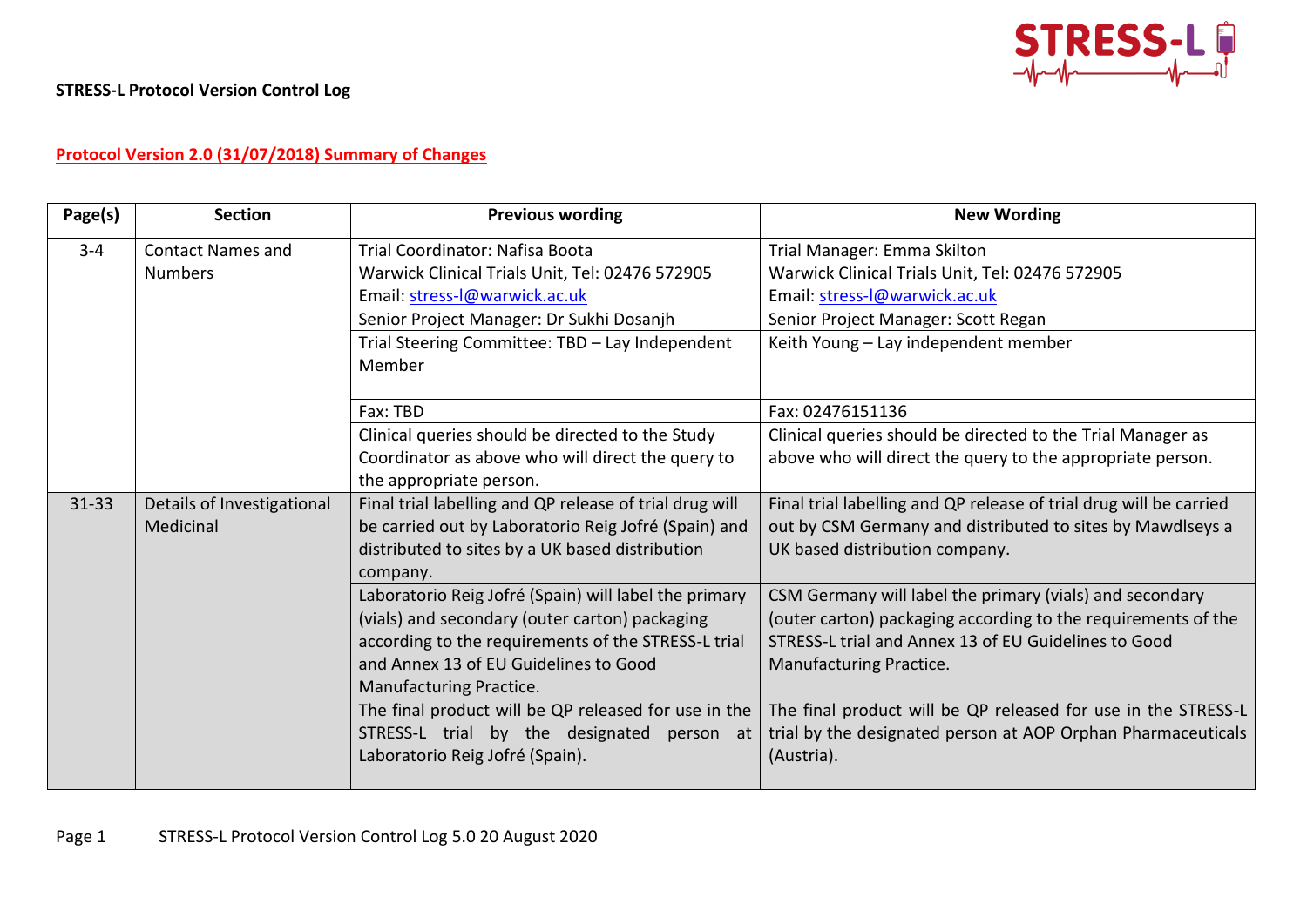

| storage and distribution to UK sites. | CSM Germany will ship bulk trial supplies to Mawdsleys in the<br>Laboratorio Reig Jofré (Spain) will ship bulk trial<br>supplies to a third party distributor in the UK for<br>UK for storage and distribution to UK sites. |
|---------------------------------------|-----------------------------------------------------------------------------------------------------------------------------------------------------------------------------------------------------------------------------|
|                                       | Storage of trial drug at site will be in a secure location. The<br>Storage of trial drug at site will be in a secure                                                                                                        |
|                                       | initial batch of drug will be stored in a temperature controlled<br>location, in a temperature controlled environment,                                                                                                      |
|                                       | environment, with a temperature log maintained for each<br>with a temperature log maintained for each                                                                                                                       |
| working day.                          | working day.                                                                                                                                                                                                                |
| $N/A$ .                               | Subsequent batches to be used will follow these storage                                                                                                                                                                     |
|                                       | conditions or comply with section 6.4 of the Summary Product                                                                                                                                                                |
|                                       | of Characteristics.                                                                                                                                                                                                         |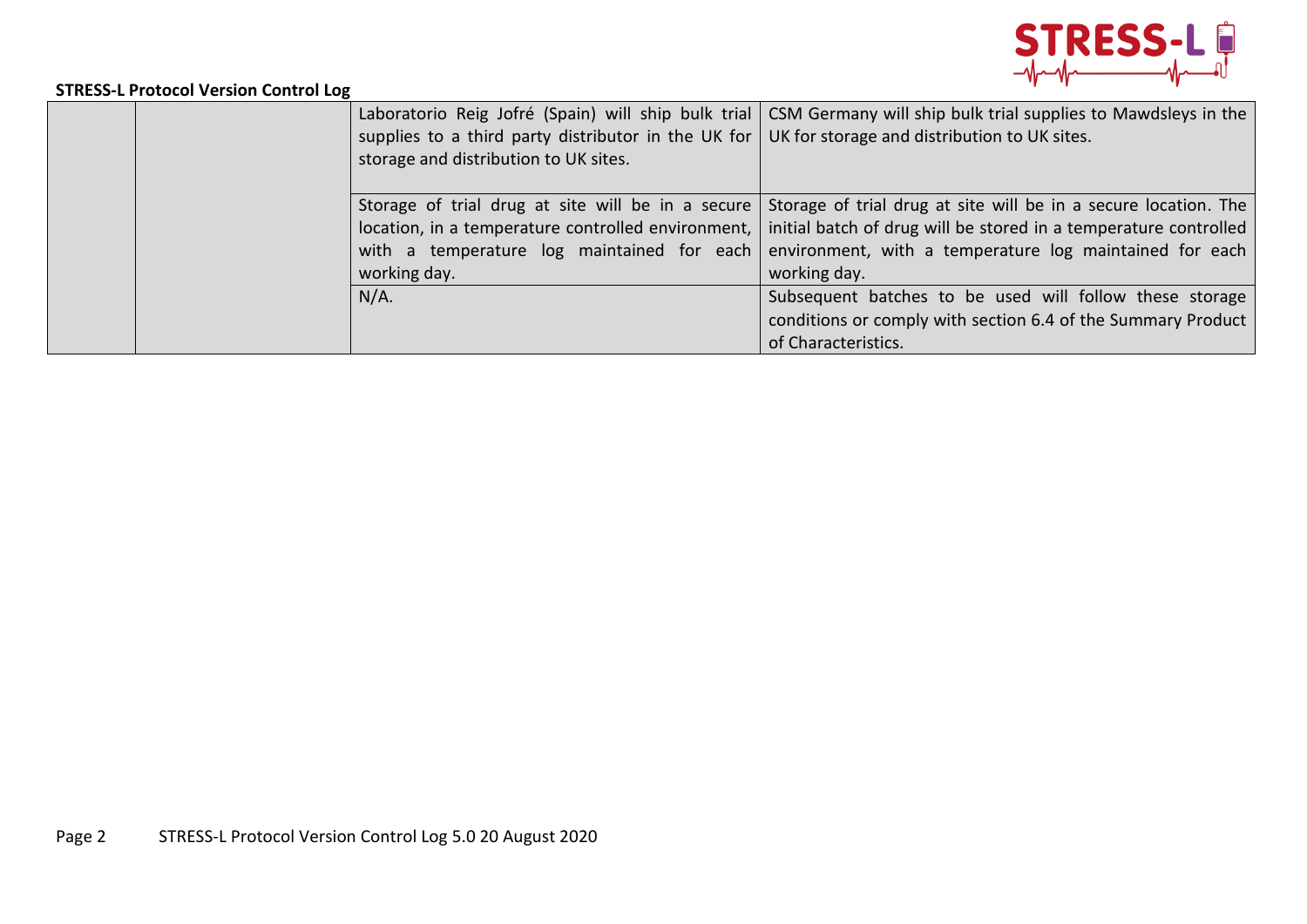

# **Protocol Version 3.0 (18/10/2018) Summary of Changes**

| Page(s)   | <b>Section</b>                          | <b>Previous wording</b>                                                                                                                | <b>New wording</b>                                                                                                                                                                                                                                                                                          |
|-----------|-----------------------------------------|----------------------------------------------------------------------------------------------------------------------------------------|-------------------------------------------------------------------------------------------------------------------------------------------------------------------------------------------------------------------------------------------------------------------------------------------------------------|
| 4         | Contact names and numbers               | Trial Steering Committee: Nafisa Boota, Trial<br>Coordinator                                                                           | Trial Steering Committee: Emma Skilton, Trial Manager                                                                                                                                                                                                                                                       |
| 9         | Trial Summary - Treatment<br>duration   | less than 48 hours                                                                                                                     | less than 72 hours                                                                                                                                                                                                                                                                                          |
|           |                                         | Once Landiolol has been discontinued for 12 hours it<br>should not be restarted.                                                       | Landiolol should be weaned and, if necessary, stopped whilst the HR<br>is below 80 bpm. It may be restarted at any point if noradrenaline<br>continues. Once the end of noradrenaline treatment visit has passed<br>and the landiolol has been stopped for 12 hours or more, it should<br>not be restarted. |
| 10        | Trial Summary - Eligibility<br>Criteria | Receiving vasopressor support with noradrenaline to<br>maintain a target blood pressure for ≥ 24 hours                                 | Receiving vasopressor support to maintain a target blood pressure<br>for $\geq$ 24 hours                                                                                                                                                                                                                    |
|           | 3.4 Eligibility Critiera                | >48 hours after start of vasopressor therapy                                                                                           | >72 hours in the current cause of septic shock after start of<br>vasopressor therapy                                                                                                                                                                                                                        |
| $24 - 25$ |                                         | Untreated pheochromocytoma                                                                                                             | Untreated phaeochromocytoma                                                                                                                                                                                                                                                                                 |
|           |                                         | <b>Advance Liver Disease</b>                                                                                                           | Advanced Liver Disease with Child-Pugh Score of ≥B                                                                                                                                                                                                                                                          |
|           |                                         | Have been treated with any beta-blocker drug in the<br>seventy two hours prior to screening.                                           | Have been treated with any beta-blocker drug in the seventy two<br>hours prior to randomisation.                                                                                                                                                                                                            |
|           |                                         | Participants who have participated in another research<br>trial involving an investigational medicinal product in<br>the past 30 days. | Participants who have been administered an investigational<br>medicinal product for another research trial in the past 30 days.                                                                                                                                                                             |
| 18        | Need for a trial                        | By targeting patients with persisting tachycardia and<br>vasopressor requirement, the study group is a particular                      | By targeting patients with spontaneous persisting tachycardia and<br>vasopressor requirement, the study group is a particular at-risk<br>cohort.                                                                                                                                                            |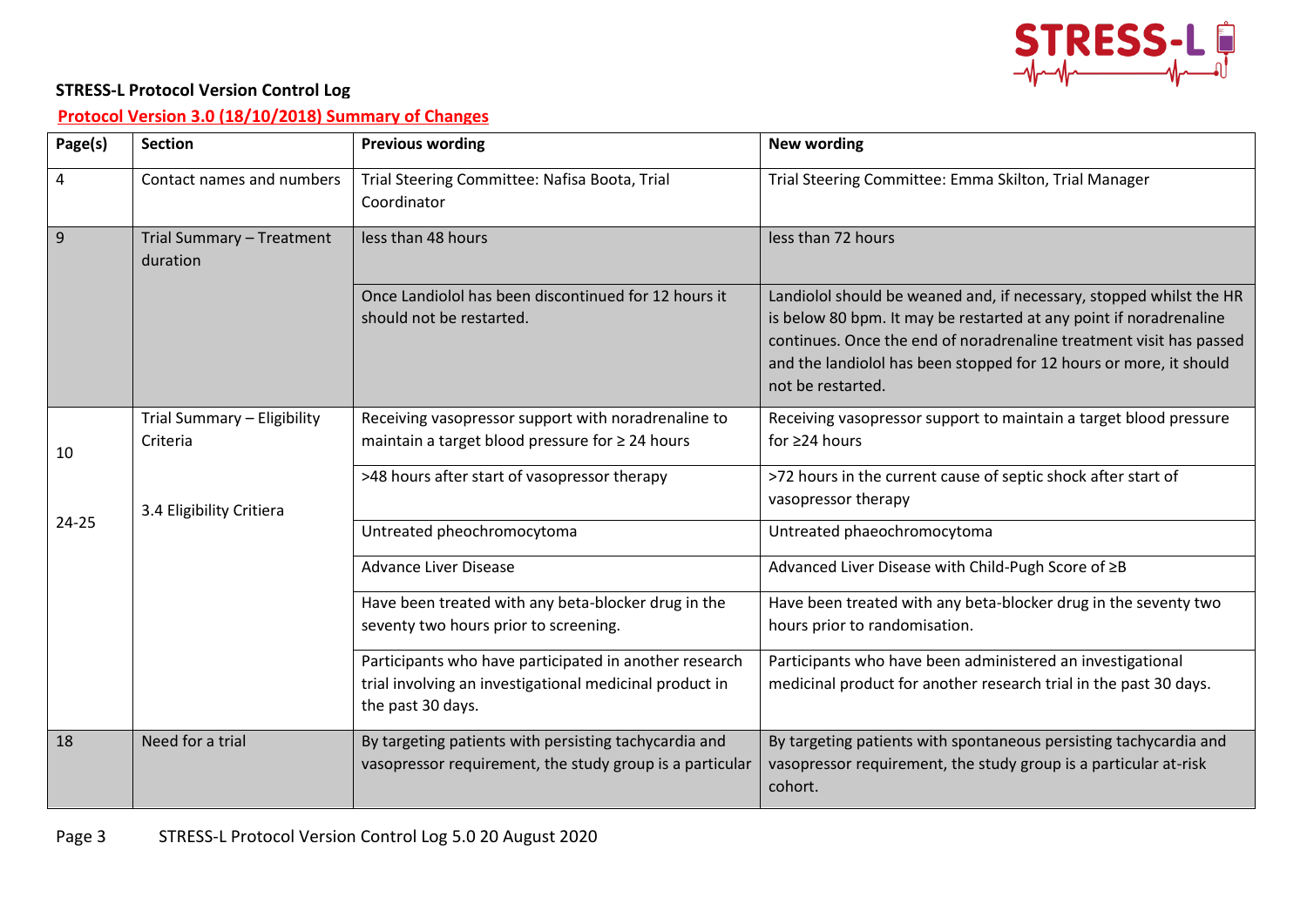

|           |                                       | at-risk cohort.                                                                                                                                                                                                                                                                                                                                                                                                       |                                                                                                                                                                                                                                                                                                                                                             |
|-----------|---------------------------------------|-----------------------------------------------------------------------------------------------------------------------------------------------------------------------------------------------------------------------------------------------------------------------------------------------------------------------------------------------------------------------------------------------------------------------|-------------------------------------------------------------------------------------------------------------------------------------------------------------------------------------------------------------------------------------------------------------------------------------------------------------------------------------------------------------|
| 19        | Investigation of Immune<br>Modulation | Blood will also be drawn at study entry (D0), and at Day<br>1 to be retained by the BioBank; it is our intention to<br>apply for a separate grant to perform genetic (Day 0)<br>and transcriptomic (Day 0 and 1) analyses on these<br>samples.                                                                                                                                                                        | Blood will also be drawn at study entry (D0), Day 1 and end of<br>noradrenaline treatment (EONT) to be retained by the BioBank; it is<br>our intention to apply for a separate grant to perform genetic (Day<br>0) and transcriptomic (Day 0,1 and EONT) analyses on these<br>samples.                                                                      |
| $19 - 20$ | 2.7 Ethical considerations            | All data will be stored securely and held in accordance<br>with Data Protection Act 1998.<br>N/A                                                                                                                                                                                                                                                                                                                      | All data will be stored securely and held in accordance with the new<br>Data Protection Action 2018.<br>Participant information sheets have been updated to include a data                                                                                                                                                                                  |
|           |                                       |                                                                                                                                                                                                                                                                                                                                                                                                                       | transparency statement in line with GDPR guidance from the HRA.                                                                                                                                                                                                                                                                                             |
| 21        | 3.1 Trial summary and flow<br>diagram | The trial will take place in 35 UK adult intensive care<br>units (ICUs).                                                                                                                                                                                                                                                                                                                                              | The trial will take place in approximately 35 UK adult intensive care<br>units.                                                                                                                                                                                                                                                                             |
|           |                                       | ;advanced liver disease;                                                                                                                                                                                                                                                                                                                                                                                              | ;advanced liver disease with Child-Pugh Score of ≥B;                                                                                                                                                                                                                                                                                                        |
| 23        | Secondary outcomes                    | The initial phase of this study will establish the rate of<br>screening, recruitment: number of admissions and<br>patients already on ICU and consenting patients per ICU<br>per unit time. Narrative records of the reason for<br>eligible patients not recruited (to be analysed by<br>emerging themes) or any inability to complete protocol<br>will be collected, as will mortality rate in the control<br>group. | N/A - previous wording deleted.                                                                                                                                                                                                                                                                                                                             |
| 26        | 3.5 Co-enrolment                      | N/A                                                                                                                                                                                                                                                                                                                                                                                                                   | Co-enrolment of STRESS-L participants onto other interventional<br>studies will be considered where there is no possible conflict with<br>the STRESS-L trial objectives. A list of appropriate and agreed studies<br>will be produced at a national level to guide co-enrolment. Co-<br>enrolment will be discussed and confirmed with sites at the time of |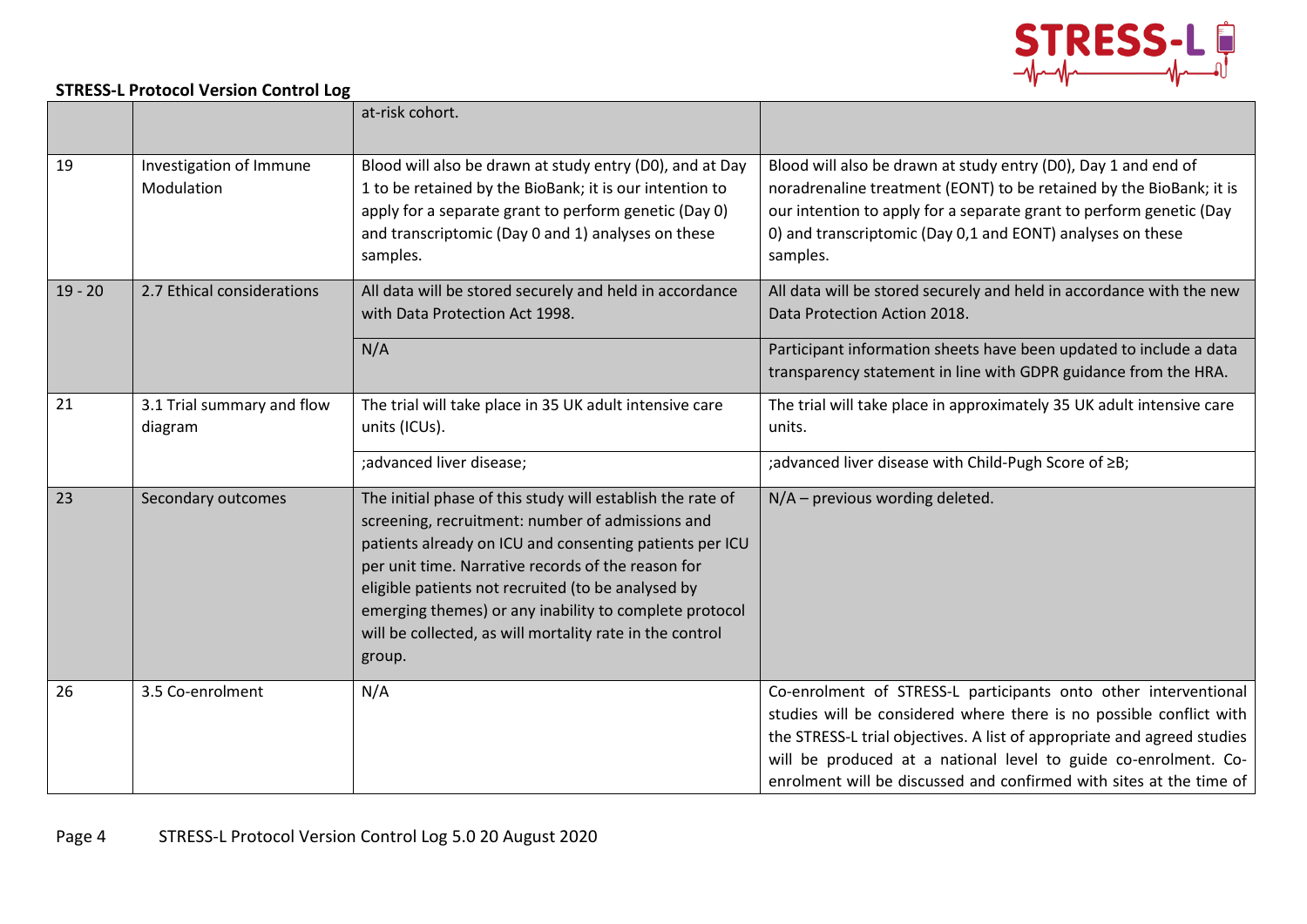

|    |                                |                                                                                                                                                                                                                                 | site set-up and monitored throughout the recruitment phase. In<br>addition, the CI will review the protocols for other studies at sites<br>and will consider co-enrolment in conjunction with the Trial<br>Management Committee where appropriate.                                                                                                                                                                                                                                                            |
|----|--------------------------------|---------------------------------------------------------------------------------------------------------------------------------------------------------------------------------------------------------------------------------|---------------------------------------------------------------------------------------------------------------------------------------------------------------------------------------------------------------------------------------------------------------------------------------------------------------------------------------------------------------------------------------------------------------------------------------------------------------------------------------------------------------|
|    | 3.6 Participant identification | N/A                                                                                                                                                                                                                             | Patients on ICU that develop sepsis after their arrival will be<br>screened and included if the eligibility criteria are met. Patients may<br>also be included if they recommence noradrenaline treatment for a<br>new bout of sepsis 72 hours after previous noradrenaline treatment.<br>If the patient recommences noradrenaline treatment less than 12<br>hours prior to first round of noradrenaline treatment this will be<br>classified as the same episode of treatment when assessing<br>eligibility. |
|    | 3.6 Participant identification | Once eligibility criteria are met there is a 24 hour<br>window for randomisation.                                                                                                                                               | Once eligibility criteria are met there is a 48 hour window for<br>randomisation.                                                                                                                                                                                                                                                                                                                                                                                                                             |
|    |                                | It will be made clear to the patient or their legal<br>representative that if they do not remain on<br>vasopressor therapy at the 24 hour mark and are no<br>longer tachycardic they will not be eligible for<br>randomisation. | It will be made clear to the patient or their legal representative that<br>if they do not remain on vasopressor therapy at the 48 hour mark<br>and are no longer tachycardic they will not be eligible for<br>randomisation.                                                                                                                                                                                                                                                                                  |
| 27 | 3.7 Informed Consent           | N/A                                                                                                                                                                                                                             | They will be asked to consider the wishes of the participant and if<br>they agree to provide ongoing participation for their relative,<br>partner or close friend in the trial.<br>The patient or PerLR will be asked for consent to continue follow-up<br>in the trial or will be supported if they wish to withdraw. It will be                                                                                                                                                                             |
|    |                                |                                                                                                                                                                                                                                 | confirmed that data already collected will be retained by default<br>unless the participant or their PerLR requests otherwise.                                                                                                                                                                                                                                                                                                                                                                                |
| 29 | 3.9.1 Intervention             | "the patient has reached the target mean arterial<br>pressure pre-defined by the treating clinician                                                                                                                             | " the patient has reached the target mean arterial pressure by the<br>treating clinician overseeing care (suggested target 65-70 mmHg but                                                                                                                                                                                                                                                                                                                                                                     |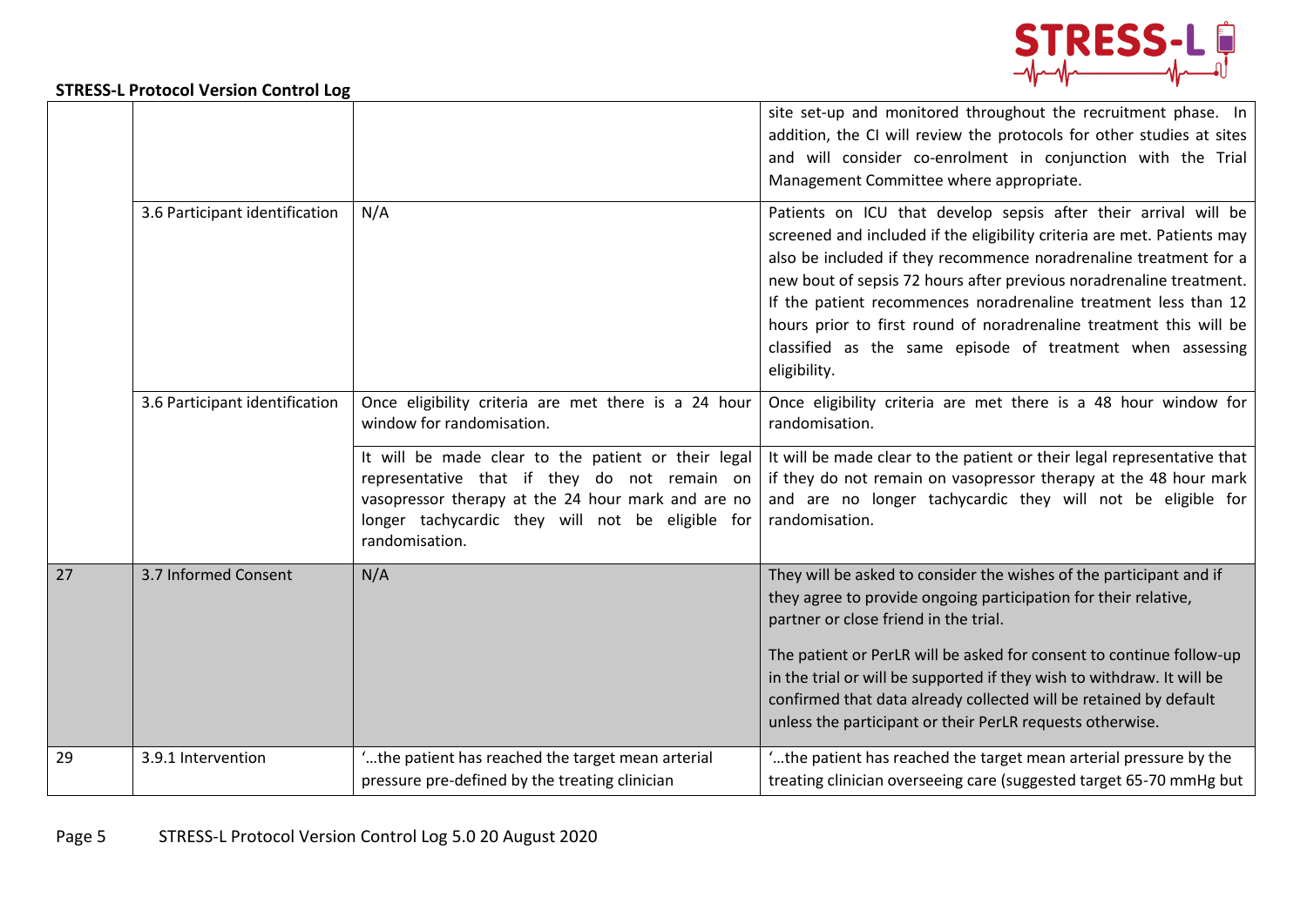

|         |                                                        | overseeing care (suggested target 65-70 mmHg but this                                                                                                                            | this may be varied as detailed below) using vasopressors.                                                                                                                                                                                                                                                                                                                                                                                                                                                                                                                                                                              |
|---------|--------------------------------------------------------|----------------------------------------------------------------------------------------------------------------------------------------------------------------------------------|----------------------------------------------------------------------------------------------------------------------------------------------------------------------------------------------------------------------------------------------------------------------------------------------------------------------------------------------------------------------------------------------------------------------------------------------------------------------------------------------------------------------------------------------------------------------------------------------------------------------------------------|
|         |                                                        | may be varied as detailed below) using vasopressors'.                                                                                                                            |                                                                                                                                                                                                                                                                                                                                                                                                                                                                                                                                                                                                                                        |
| 29 & 32 | 3.9.1 Intervention and 3.10.2<br>Dosage and excipients | N/A                                                                                                                                                                              | Landiolol may be administered peripherally or centrally but MUST be<br>on a dedicated line.                                                                                                                                                                                                                                                                                                                                                                                                                                                                                                                                            |
| 29      | 3.9.1 Intervention                                     | Once the landiolol infusion has been stopped for more<br>than 12 hours it should not be recommenced.                                                                             | The landiolol should be weaned and, if necessary, stopped whilst the<br>HR is below 80 bpm. It may be restarted according to protocol<br>(Appendix B) at any point before the EONT (see definition). Once<br>EONT has passed, attempts to wean Landiolol should continue to<br>maintain HR between the target rates of 80-94 bpm. Once the EONT<br>has passed and the landiolol has been stopped for 12 hours or more,<br>landiolol should not be restarted. Landiolol treatment should also<br>stop if it is 14 days following randomisation; the use of alternative<br>beta blockade is at the discretion of the treating clinician. |
| 30      | 3.9.3 Stopping the study<br>drug infusion              | The study drug infusion should continue even when<br>vasopressors have finished and the EONT visit has<br>occurred whilst the patient remains tachycardic,<br>without landiolol. | The study drug infusion should continue even when vasopressors<br>have finished and the EONT visit has occurred whilst the patient<br>remains tachycardic.                                                                                                                                                                                                                                                                                                                                                                                                                                                                             |
| 30      | 3.9.4 Control / Usual Care                             | N/A                                                                                                                                                                              | If the treating clinician deems a beta blockade necessary, this will be<br>captured on the Case Report Form and reported as a protocol<br>deviation.                                                                                                                                                                                                                                                                                                                                                                                                                                                                                   |
| 30      | 3.9.3 Stopping the study<br>drug infusion              | The study drug infusion should continue even when<br>vasopressors have finished and the EONT visit has<br>occurred whilst the patient remains tachycardic without<br>landiolol.  | The study drug infusion should continue even when vasopressors<br>have finished and the EONT visit has occurred whilst the patient<br>remains tachycardic.                                                                                                                                                                                                                                                                                                                                                                                                                                                                             |
| 30      | 3.9.4 Control / Usual Care                             | N/A                                                                                                                                                                              | If the treating clinician deems beta blockade necessary, this will be<br>captured on the Case Report Form and reported as a protocol                                                                                                                                                                                                                                                                                                                                                                                                                                                                                                   |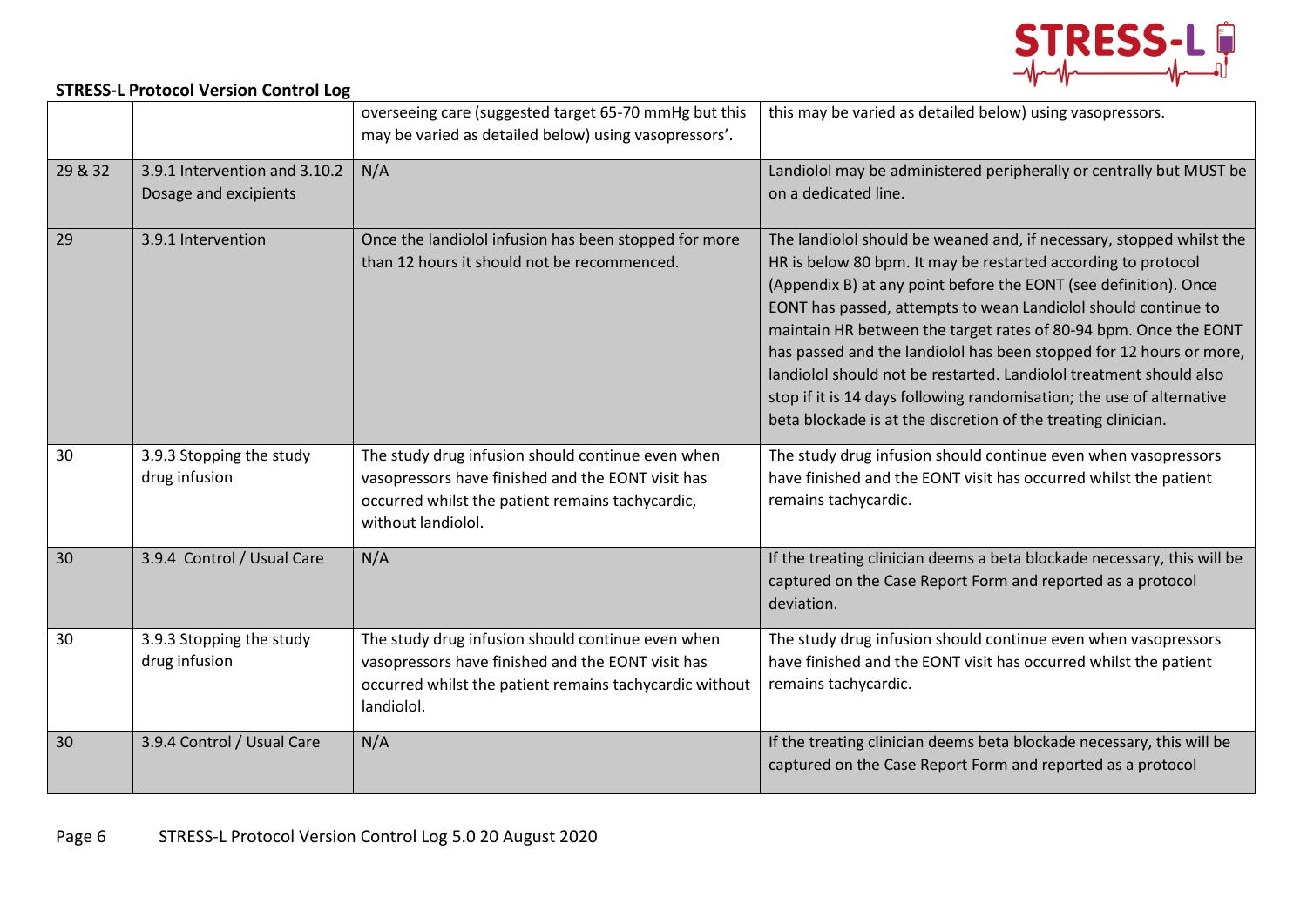

|    |                                                                                                    |                                                                                                                                                                                                                                                                                                                                                       | deviation                                                                                                                                                                                                                                                                                                                                 |
|----|----------------------------------------------------------------------------------------------------|-------------------------------------------------------------------------------------------------------------------------------------------------------------------------------------------------------------------------------------------------------------------------------------------------------------------------------------------------------|-------------------------------------------------------------------------------------------------------------------------------------------------------------------------------------------------------------------------------------------------------------------------------------------------------------------------------------------|
| 31 | 3.9.4 Cardiovascular                                                                               | In all patients we will compare oxygen delivery between<br>treatment groups using central venous oxygen<br>saturations (ScvO <sub>2</sub> ) and matched to the arterial<br>saturations (SaO <sub>2</sub> ). This should be measured and<br>recorded at baseline, and days 1, 2, 4 and 6 after<br>randomisation if central venous access is available. | We will compare oxygen delivery between treatment groups using<br>central venous oxygen saturations ( $ScvO2$ ) and matched to the<br>arterial saturations (SaO <sub>2</sub> ). Where possible, this should be measured<br>and recorded at baseline, and days 1, 2, 4 and 6 after randomisation<br>if central venous access is available. |
|    |                                                                                                    | After fluid resuscitation, it should be titrated to<br>maintain a target mean arterial pressure (MAP) that is<br>pre-defined by the clinician overseeing care.                                                                                                                                                                                        | After fluid resuscitation, it should be titrated to maintain a target<br>mean arterial pressure (MAP) by the clinician overseeing care.                                                                                                                                                                                                   |
|    |                                                                                                    | If used, vasopressin should be instigated at a fixed dose<br>of 0.06 U/min as outlined in the vasopressor infusion<br>protocol (APPENDIX C).                                                                                                                                                                                                          | If used, vasopressin should be instigated at a fixed dose of 0.03 and<br>stepping up to 0.06 U/min as outlined in the vasopressor infusion<br>protocol (APPENDIX C).                                                                                                                                                                      |
| 32 | 3.10.1 Landiolol 300mg/50ml<br>details                                                             | Final trial labelling and QP release of trial drug will be<br>carried out by CSM Germany and distributed to sites by<br>Mawdsleys.                                                                                                                                                                                                                    | Final trial packaging and labelling will be carried out by CSM<br>Germany and final QP release of trial drug will be carried out by AOP<br>Orphan Pharmaceuticals. The trial drug will then be distributed to<br>sites by Mawdsleys.                                                                                                      |
| 32 | 3.10.4 Storage, dispensing<br>and returns                                                          | The trial drug will be stored under temperature<br>controlled conditions in the UK by a 3rd party contractor<br>for distribution to participating trial centres.                                                                                                                                                                                      | The trial drug will be stored in the UK by a $3rd$ party contractor for<br>distribution to participating trial centres.                                                                                                                                                                                                                   |
| 33 | 3.20.4 Storage, dispensing<br>and returns                                                          | It is envisaged between 2 and 4 vials will be required<br>per participant for a 24 hour infusion.                                                                                                                                                                                                                                                     | N/A - previous wording deleted.                                                                                                                                                                                                                                                                                                           |
| 34 | 3.10.6 Contraindications,<br>special warnings and<br>precautions in the context of<br>septic shock | As a result, if the clearance of landiolol is affected,<br>lower infusion rates will be used because the patient<br>response will be stronger.                                                                                                                                                                                                        | In the event that the clearance of Landiolol is affected, the targeting<br>of a physiological endpoint will be achieved through lower infusion<br>rates.                                                                                                                                                                                  |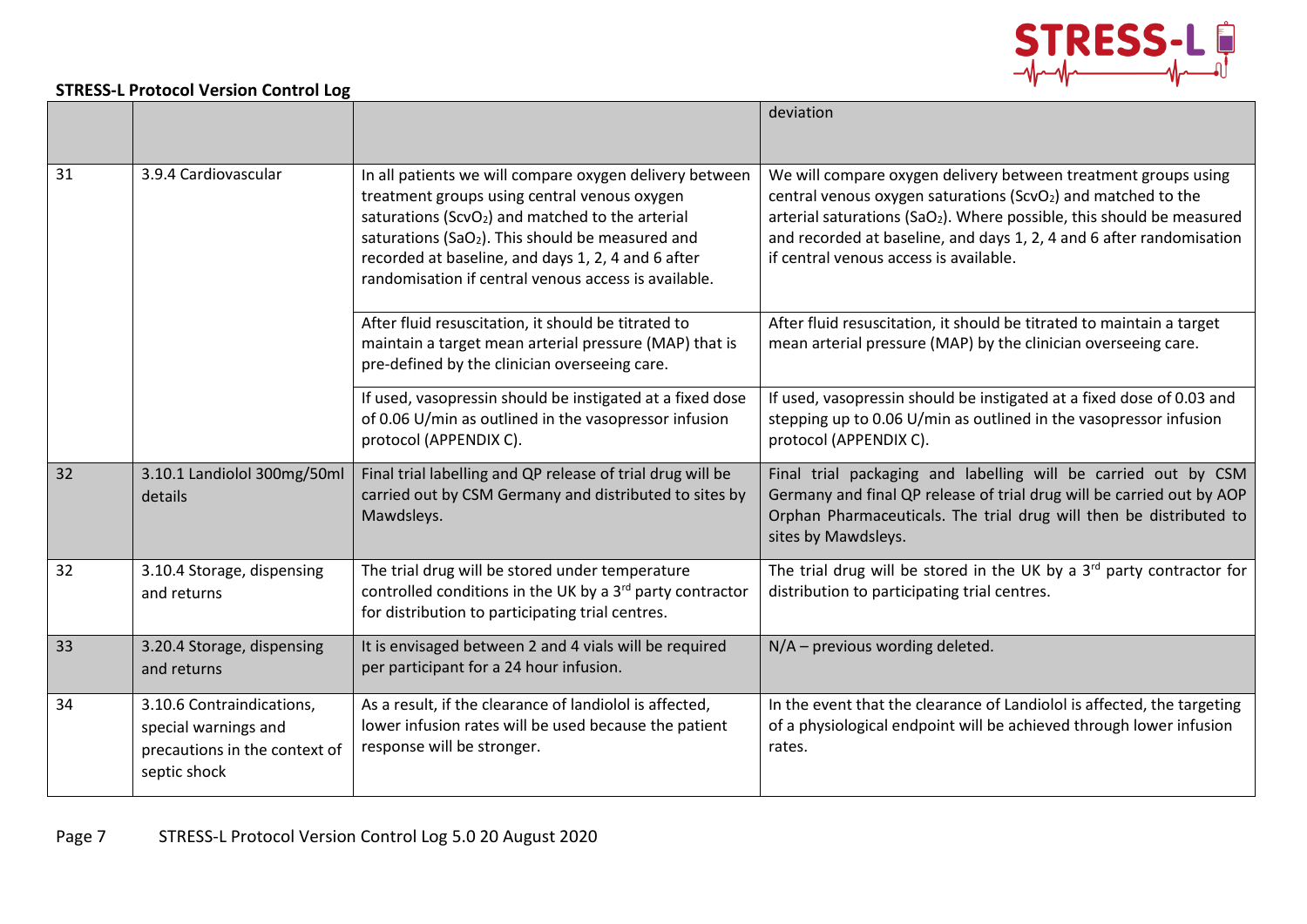

| 35    | 3.12 End of Trial                                                  | This study will end when the specified number of<br>patients have been recruited, all patients have<br>completed 6 month follow-up and the database is<br>locked.                                                                                                                                                                                              | This study will end when the specified number of patients have been<br>recruited, all patients have completed 3 month follow-up and the<br>database is locked.                                                                                                                     |
|-------|--------------------------------------------------------------------|----------------------------------------------------------------------------------------------------------------------------------------------------------------------------------------------------------------------------------------------------------------------------------------------------------------------------------------------------------------|------------------------------------------------------------------------------------------------------------------------------------------------------------------------------------------------------------------------------------------------------------------------------------|
| 36-37 | 4.1 Schedule of delivery of<br>intervention and data<br>collection | Randomisation should not occur until noradrenaline<br>therapy has been running for >24 hours and the patient<br>remains tachycardic.<br>Baseline visit - start of infusion (Day 0)                                                                                                                                                                             | Randomisation should not occur until vasopressor therapy has been<br>running for >24 hours, are being treated with noradrenaline at rate<br>>0.1 mcg/kg/min and the patient remains tachycardic.<br>Baseline visit - 24 hours prior and up to the time of randomisation<br>(Day 0) |
|       |                                                                    | Echocardiogram                                                                                                                                                                                                                                                                                                                                                 | Electrocardiogram                                                                                                                                                                                                                                                                  |
|       |                                                                    | The rates of noradrenaline infusion and landiolol<br>infusion (if randomised to this group) should be<br>recorded hourly until day 7 to allow comparison of<br>noradrenaline dosing.                                                                                                                                                                           | The rates of noradrenaline infusion and landiolol infusion (if<br>randomised to this group) should be recorded hourly until day 2 to<br>allow comparison of noradrenaline dosing and then 6 hourly<br>thereafter.                                                                  |
|       |                                                                    | The serum will be removed and stored as per detailed<br>instructions provided in the trial Laboratory manual.                                                                                                                                                                                                                                                  | The plasma will be removed and stored as per detailed instructions<br>provided in the trial Laboratory manual.                                                                                                                                                                     |
|       |                                                                    | Specifically chosen participating sites, close to suitable<br>analysers, will retain part of the fresh blood samples<br>taken at the above time points to measure changes in<br>neutrophil function and oxidative burst activity. Details<br>will be provided in a site specific laboratory manual<br>should this assay be required by a participating centre. | N/A - previous wording deleted.                                                                                                                                                                                                                                                    |
|       |                                                                    | A biobank blood sample will be collected on Day 0 and<br>Day 1 if the patient (or their legal representative) has<br>consented to provide these.                                                                                                                                                                                                               | A biobank blood sample will be collected on Day 0, 1 and EONT visit<br>if the patient (or their legal representative) has consented to provide<br>these.                                                                                                                           |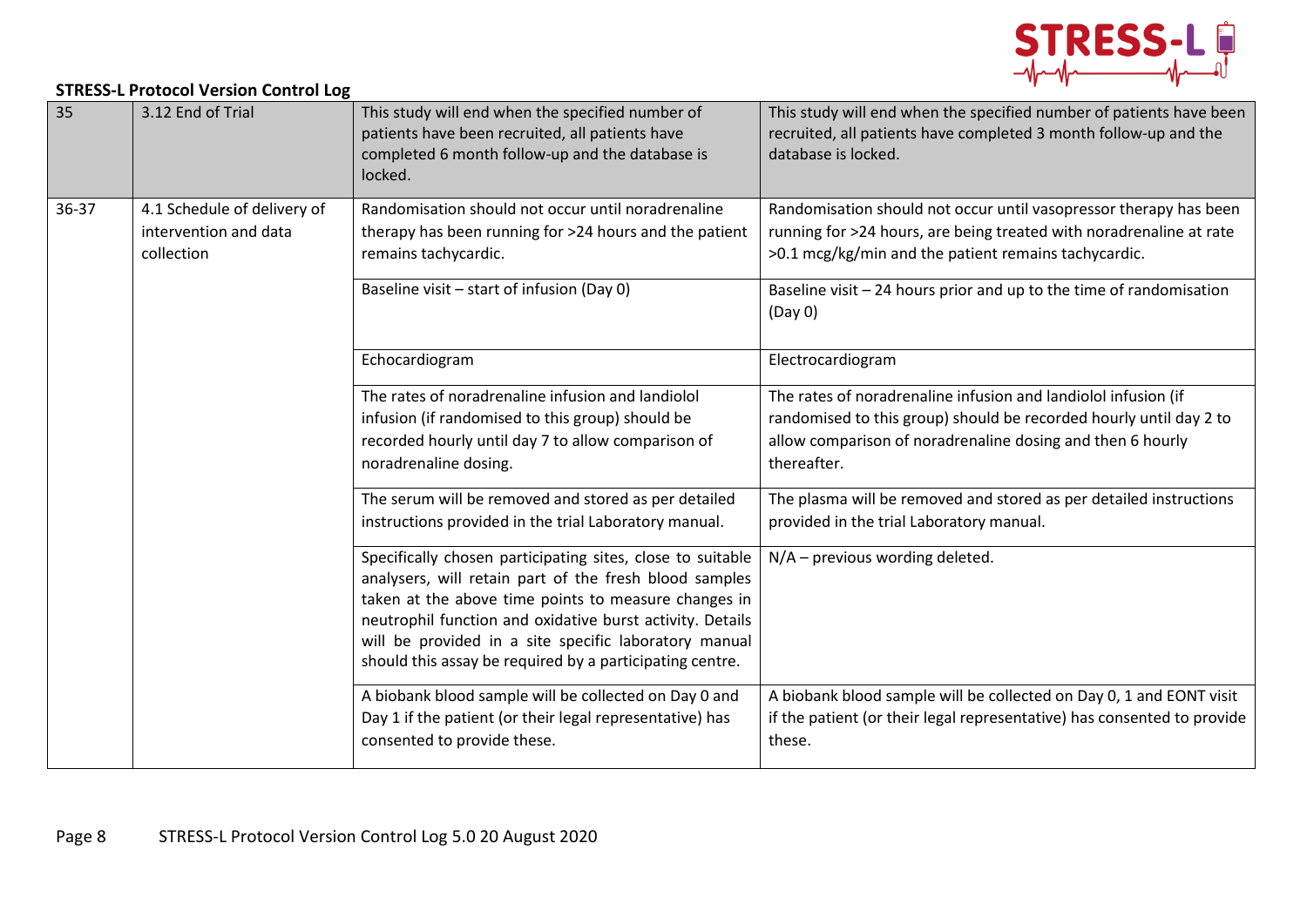

| 38 | Table 1: Trial Assessments                       | <b>Baseline</b>                                                                                                                                        | Baseline (Day 0 -24hr - T0)                                                                                                                        |
|----|--------------------------------------------------|--------------------------------------------------------------------------------------------------------------------------------------------------------|----------------------------------------------------------------------------------------------------------------------------------------------------|
|    |                                                  | Day 1                                                                                                                                                  | Day 1(T0+24)                                                                                                                                       |
|    |                                                  | Glucose time points: Baseline, Days 1 - 14 and EONT.                                                                                                   | Altered time points: Baseline, Days 1, 2, 4, 6 and EONT.                                                                                           |
|    |                                                  | Lactate time points: Baseline, Days 1 - 14 and EONT.                                                                                                   | Altered time points: Baseline, Days 1, 2, 4 6 and EONT.                                                                                            |
|    |                                                  | N/A                                                                                                                                                    | Liver Function Tests (ALT or AST): Baseline, Days 1, 2, 4, 6 and EONT.                                                                             |
|    |                                                  | <b>Venous Blood Gas</b>                                                                                                                                | Central Venous Blood Gas / Arterial Blood Gas, altered time points:<br>Baseline, Days 1, 2, 4, 6 and EONT.                                         |
|    |                                                  | Atrial Fibrillation (Hourly: T0+7 days): Baseline, Days 1-<br>14 and EONT.                                                                             | Altered time points: Baseline, Days 1, 2, 3, 4 and 5.                                                                                              |
|    |                                                  | Blood Pressure (Hourly: T0+ 7 days): Baseline, Days 1-<br>14 and EONT                                                                                  | Altered time points: Baseline, Days 1, 2, 3, 4 and 5.                                                                                              |
|    |                                                  | Rate of vasopressor                                                                                                                                    | Rate of vasopressor / inotropes                                                                                                                    |
|    |                                                  | Steroid use: Baseline, Days 1 - 14 and EONT                                                                                                            | Altered time points: Baseline, Days 1, 2, 4, 6 and EONT.                                                                                           |
| 39 | 4.2 Transport and storage of<br>research samples | The blood samples will be centrifuged and the serum<br>isolated will be temporarily stored at-20 °C or -70 °C at<br>the respective sites.              | The blood samples will be centrifuged and the plasma isolated will<br>be temporarily stored at -20 °C or -80 °C/-70 °C at the respective<br>sites. |
|    |                                                  | N/A                                                                                                                                                    | Freezer temperature excursions will be monitored in accordance<br>with local Trust policy.                                                         |
|    |                                                  | Regular frozen shipments of serum will be arranged to<br>the University Hospitals of Birmingham NHS Foundation<br>Trust (UHB) for subsequent analysis. | Batch frozen shipments of plasma will be arranged to the University<br>of Birmingham for storage and subsequent analysis.                          |
|    |                                                  | Specifically chosen participating sites, close to suitable<br>analysers, will retain part of the fresh blood samples                                   | $N/A$ – previous wording deleted.                                                                                                                  |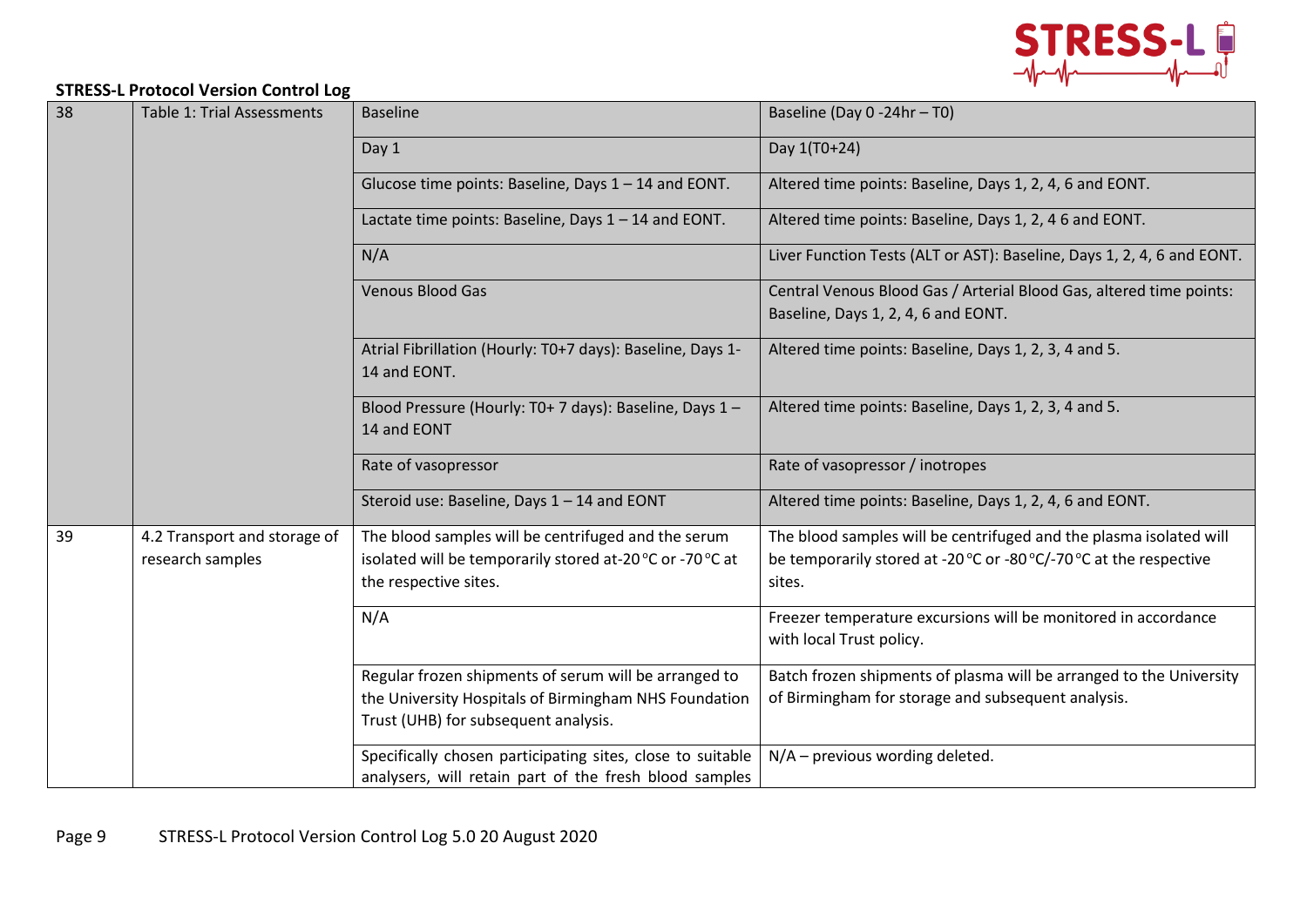

|         |                                                                                                              | taken at the above time points to measure changes in<br>neutrophil function and oxidative burst activity. Details<br>will be provided in a site specific laboratory manual<br>should this assay be required by a participating centre.<br>A Biobank blood sample (5ml) will be collected on Day 0<br>and Day 1 if the patient (or their legal representative) | A Biobank blood sample (5ml) will be collected on Day 0, Day 1 and<br>EONT visit, if the patient (or their legal representative) has                                       |
|---------|--------------------------------------------------------------------------------------------------------------|---------------------------------------------------------------------------------------------------------------------------------------------------------------------------------------------------------------------------------------------------------------------------------------------------------------------------------------------------------------|----------------------------------------------------------------------------------------------------------------------------------------------------------------------------|
|         |                                                                                                              | has consented to provide these.                                                                                                                                                                                                                                                                                                                               | consented to provide these.                                                                                                                                                |
|         |                                                                                                              | As with the research blood samples these will be<br>centrifuged and the serum isolated will be temporarily<br>stored at -20°C or -70°C at the respective sites.                                                                                                                                                                                               | Whole blood will be temporarily stored at -20°C and then<br>transferred to -80°C/-70°C at the respective sites.                                                            |
|         |                                                                                                              | The frozen serum will be sent in batches to the Human<br>Biomaterials Resource Centre (HBRC) at the University<br>of Birmingham.                                                                                                                                                                                                                              | The frozen blood will be sent in batches to the Human Biomaterials<br>Resource Centre (HBRC) at the University of Birmingham.                                              |
|         |                                                                                                              | Samples stored at UHB and the University of<br>Birmingham will be stored in accordance with the<br>Human Tissue Act 2004.                                                                                                                                                                                                                                     | Samples stored at the University of Birmingham will be stored in<br>accordance with the Human Tissue Act 2004.                                                             |
| 41      | 5.1.3 Serious Adverse Events<br>(SAEs) and Suspected<br><b>Unexpected Serious Adverse</b><br>Events (SUSARs) | Hepatic impairment as measured by Transaminases<br>$<$ 1000 IU/L.                                                                                                                                                                                                                                                                                             | Hepatic impairment as measured by Transaminases 10xULN (Upper<br>Limit Normal)                                                                                             |
| 42 & 43 | 5.2 Reporting SAEs and<br><b>SUSARs</b>                                                                      | SAEs and SUSARs will be reporting using the SAE form in<br>the participant's eCRF.                                                                                                                                                                                                                                                                            | SAEs and SUSARs will be reported by sites using the paper SAE form<br>and later transcribed by the trial coordinating centre in the<br>participant's eCRF.                 |
|         |                                                                                                              | The Summary of Product Characteristics (SPC) for<br>landiolol will be used to assess expectedness of events<br>(known as the reference safety information).                                                                                                                                                                                                   | Section 4.8 of the Summary of Product Characteristics (SPC) for<br>landiolol will be used to assess expectedness of events (known as<br>the reference safety information). |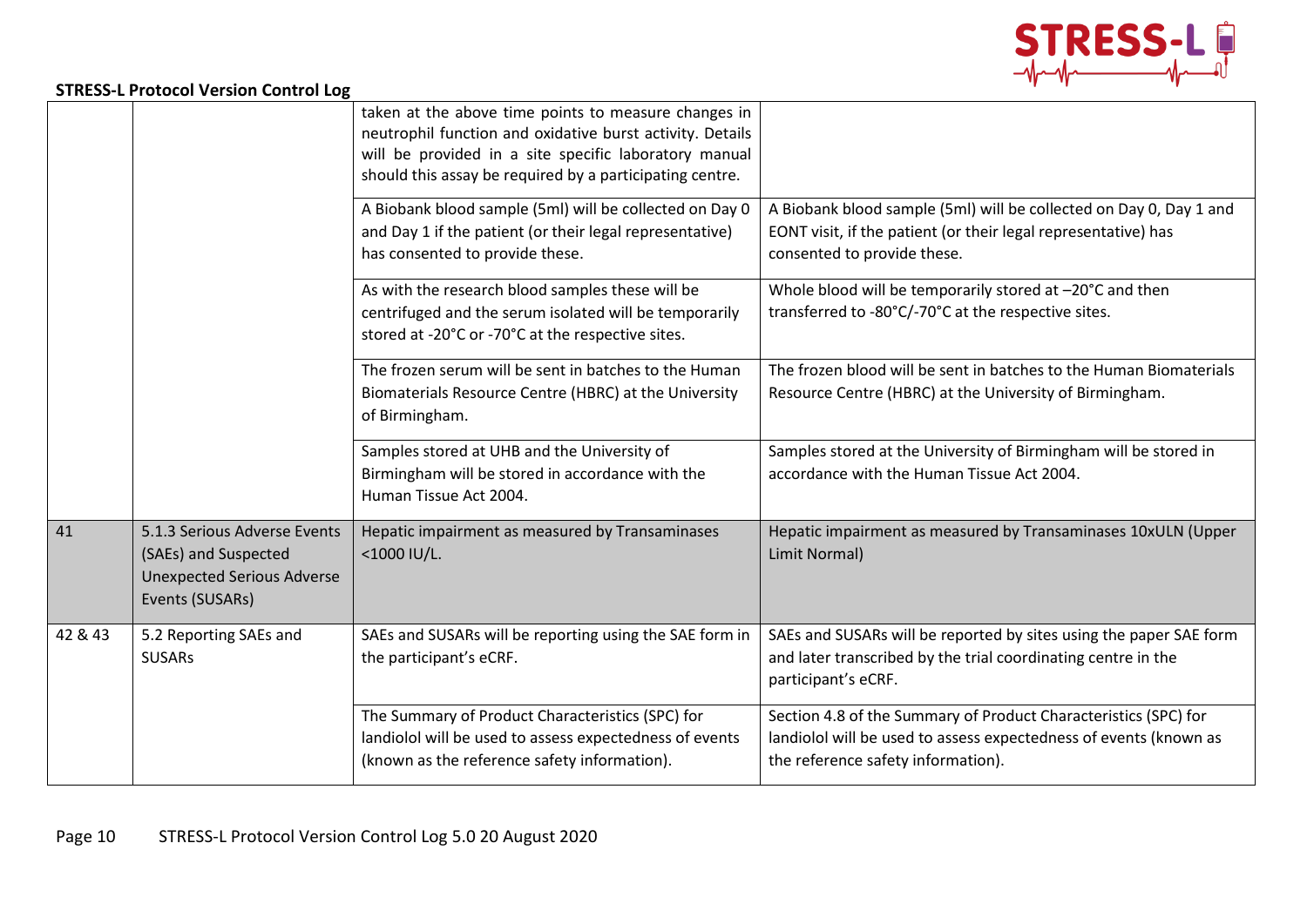

| 46-47 | 6. Data Management                                       | N/A                                                                                                                                                                         | New Data Protection Act 2018.                                                                                                                                            |
|-------|----------------------------------------------------------|-----------------------------------------------------------------------------------------------------------------------------------------------------------------------------|--------------------------------------------------------------------------------------------------------------------------------------------------------------------------|
| 48    | 7.2 Planned recruitment rate                             | A maximum recruitment rate of 0.36 patients per<br>month per centre will be required, based on a<br>recruitment target of 340 participants over 36 months<br>from 35 sites. | A minimum recruitment rate of 0.36 patients per month per centre<br>will be required, based on a recruitment target of 340 participants<br>over 36 months from 35 sites. |
| 49    | 7.3 Statistics and data<br>analysis                      | Interim analyses will be conducted every 6 months to<br>closely monitor the accumulating data.                                                                              | The DMC will meet every 6 months to closely monitor the<br>accumulating data, focusing on safety.                                                                        |
| 52    | 8.10 Data Monitoring<br>Committee (DMC)                  | Confidential reports containing recruitment, protocol<br>compliance, safety data and interim assessments of<br>outcomes will be reviewed by the DMC.                        | Confidential reports containing recruitment, protocol compliance,<br>safety and outcome data will be reviewed by the DMC.                                                |
| 63    | Appendix C: STRESS-L<br>Vasopressor Infusion<br>Protocol | Consider starting Vasopressin infusion at 0.06 u/min.                                                                                                                       | Consider starting Vasopressin infusion at 0.03 u/min and stepping up<br>to 0.06 u/min.                                                                                   |
| 64    | Appendix D: Landiolol<br><b>Infusion Rate</b>            | N/A                                                                                                                                                                         | For participants below 40 kg or over 100 kg ideal body weight will be<br>used (method as per local practice).<br>Additional body weight calculations added.              |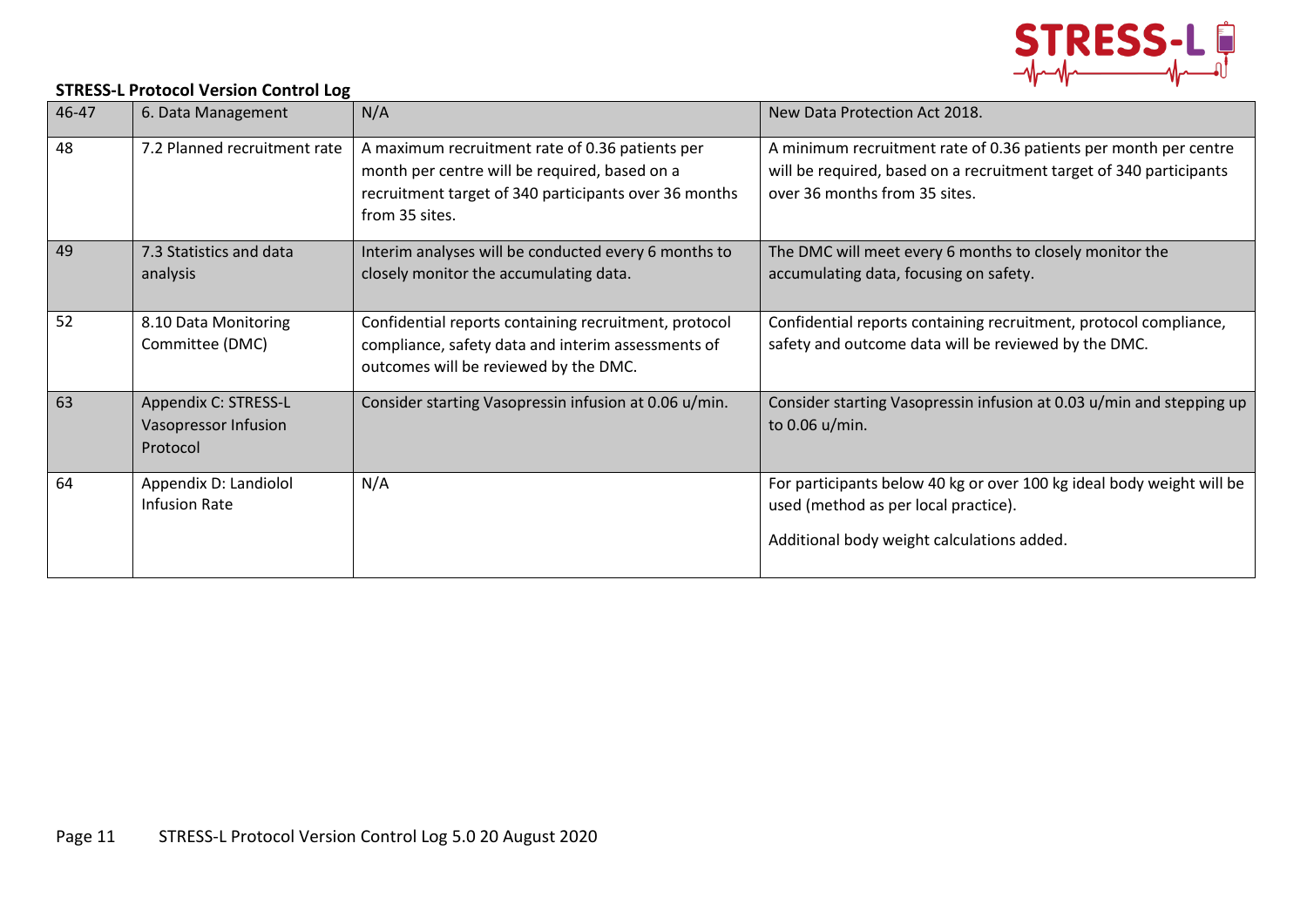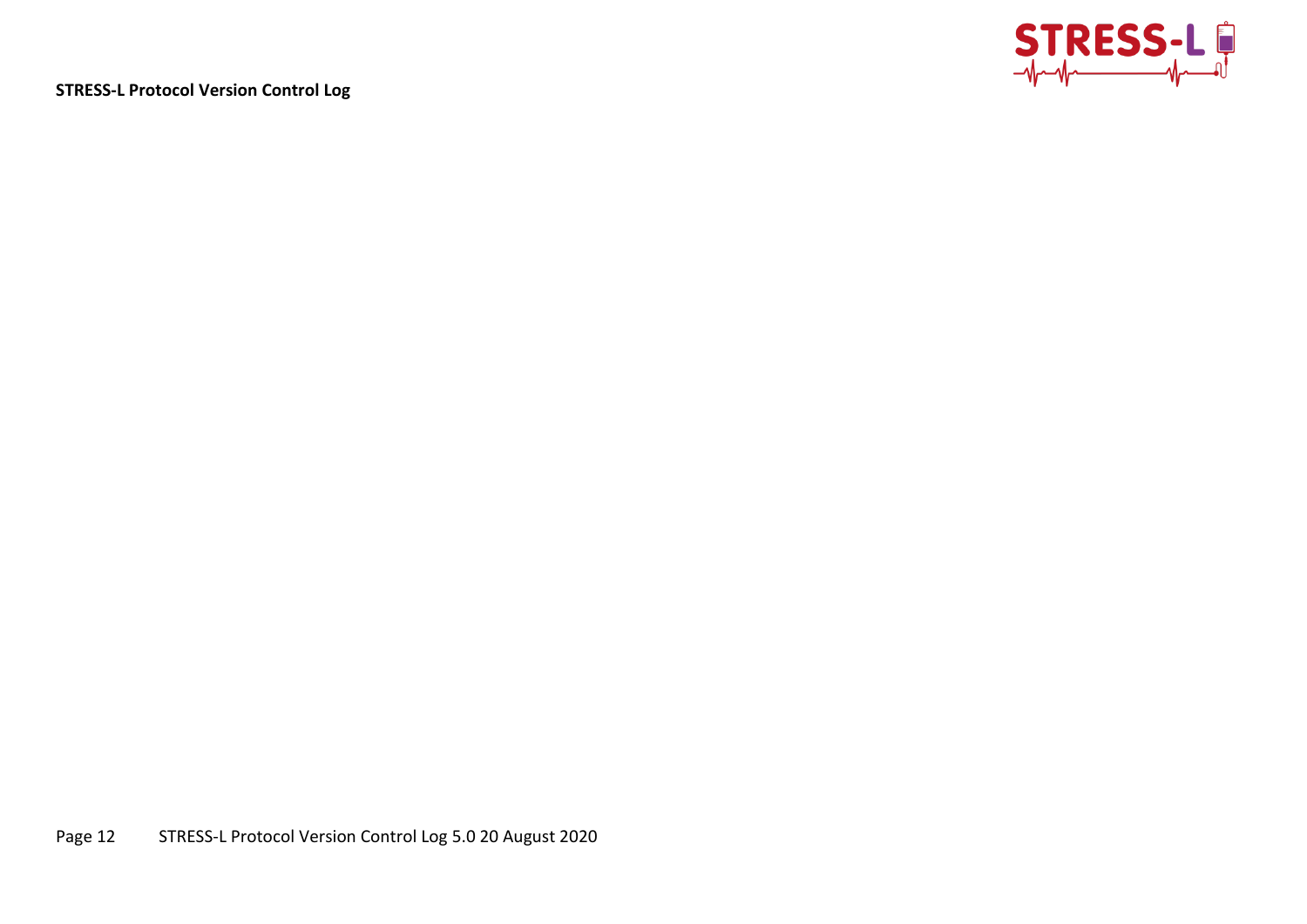

# **Protocol Version 4.0 (02/04/2019) Summary of Changes**

| Page(s)            | <b>Section</b>                       | <b>Previous wording</b>                                                                                                                   | <b>New Wording</b>                                                                                                                         |
|--------------------|--------------------------------------|-------------------------------------------------------------------------------------------------------------------------------------------|--------------------------------------------------------------------------------------------------------------------------------------------|
| 4                  | <b>Contact names and</b>             | Keith Young                                                                                                                               | <b>Matthew Robinson</b>                                                                                                                    |
|                    | numbers                              | Prof Rupert Pearce                                                                                                                        | Prof Rupert Pearse                                                                                                                         |
| 09-11              | 1. Trial Summary                     | N/A                                                                                                                                       | The maximum treatment duration is 14 days                                                                                                  |
|                    |                                      | N/A                                                                                                                                       | Any form of compensatory tachycardia                                                                                                       |
|                    |                                      | N/A                                                                                                                                       | Any form of vasodilatory shock that is not caused by sepsis                                                                                |
|                    |                                      | Have been treated with any beta blocker drug in<br>the seventy two hours prior to randomisation                                           | $N/A$ – previous wording removed                                                                                                           |
|                    |                                      | N/A                                                                                                                                       | Decision of withdrawal of care is in place or imminently<br>anticipated                                                                    |
|                    |                                      | Individual organ failure days in ICU survivors<br>through measures of oxygenation, renal, hepatic<br>and coagulation function             | $N/A$ – previous wording removed                                                                                                           |
|                    |                                      | Dose and duration of vasopressor treatment (total<br>daily administered doses of adrenaline,<br>dobutamine, phosphodiesterase inhibitors) | Dose and duration of vasopressor treatment (total daily<br>administered doses)                                                             |
|                    |                                      | Changes in ECG between Randomisation and End of<br>ICU                                                                                    | $N/A$ – previous wording removed                                                                                                           |
| 14                 | 2.1 Lay Scientific<br><b>Summary</b> | We propose to repeat their study in multiple<br>(approx. 40) intensive care units                                                         | We propose to repeat their study in multiple (approx. 41)<br>intensive care units                                                          |
| 20                 | 2.7 Ethical considerations           | Septic shock and multi-organ failure cause<br>confusion and many patients will not have capacity<br>to consent to inclusion in the trial. | Septic shock and multi-organ failure causes confusion and<br>many patients will not have capacity to consent to inclusion in<br>the trial. |
| $21-23$<br>Page 13 | 3.1 Trial summary and                | The trial will take place in approximately 40 UK<br>flow diagram<br>1994 Research Version Control Log 5.0-20 August 2029.                 | The trial will take place in approximately 41 UK adult intensive<br>care units (ICUs).                                                     |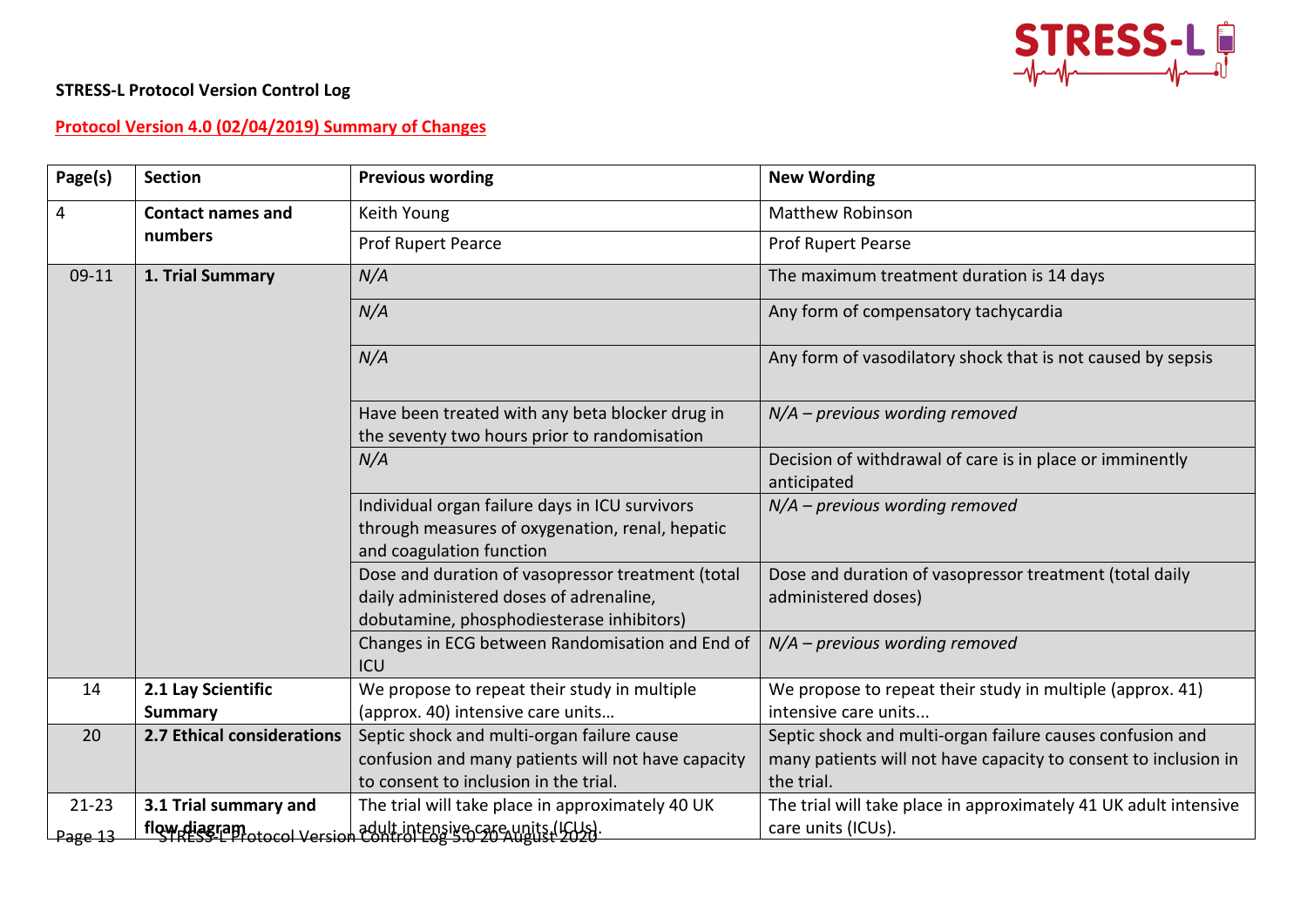

|           |                                             | patients with any form of vasodilatory shock that                                                                                          | patients with any form of vasodilatory shock that is not                                                                                                                                                                                                                               |
|-----------|---------------------------------------------|--------------------------------------------------------------------------------------------------------------------------------------------|----------------------------------------------------------------------------------------------------------------------------------------------------------------------------------------------------------------------------------------------------------------------------------------|
|           |                                             | is not cause by sepsis                                                                                                                     | caused by sepsis                                                                                                                                                                                                                                                                       |
|           |                                             | Patients having received beta blocker therapy in<br>the previous 72 hours                                                                  | $N/A$ – previous wording removed                                                                                                                                                                                                                                                       |
|           |                                             | N/A                                                                                                                                        | Patients with any form of compensatory tachycardia, patients<br>with any form of vasodilatory shock that is not caused by<br>sepsis                                                                                                                                                    |
|           |                                             | Patients who are about to finish noradrenaline<br>therapy or have been in an IMP trial in the previous<br>30 days will also be ineligible. | Patients who, in the opinion of the clinical staff, are about to<br>finish noradrenaline therapy have been administered an IMP<br>for another IMP trial in the previous 30 days or decision of<br>withdrawal of care is in place or imminently anticipated will<br>also be ineligible. |
|           |                                             | Once eligibility criteria are met there is a 24 hour<br>window for recruitment.                                                            | Once eligibility criteria are met there is a 48 hour window for<br>recruitment.                                                                                                                                                                                                        |
|           |                                             | ; individual organ failure days in 28 day survivors                                                                                        | $N/A$ – previous wording removed                                                                                                                                                                                                                                                       |
|           |                                             | Daily Screening in 35 ICUs for 36 months                                                                                                   | Daily Screening in 41 ICUs for 36 months                                                                                                                                                                                                                                               |
| $24 - 25$ | 3.3.1 Efficacy<br><b>Secondary outcomes</b> | Individual organ failure days in 28 day survivors<br>through measures of oxygenation, renal, hepatic<br>and coagulation function           | N/A - previous wording removed                                                                                                                                                                                                                                                         |
|           |                                             | Reduction in dose and duration of vasopressor<br>treatment (total doses of adrenaline, dobutamine,<br>phosphodiesterase inhibitors)        | Reduction in dose and duration of vasopressor treatment<br>(total daily administered doses)                                                                                                                                                                                            |
|           |                                             | Changes in ECG between Randomisation and End of<br>ICU                                                                                     | $N/A$ – previous wording removed                                                                                                                                                                                                                                                       |
|           |                                             | In addition samples will be stored for subsequent<br>analysis (e.g. genetics / proteomics /<br>metabolomics) as appropriate                | In addition samples will be stored for subsequent analysis (e.g.<br>genetics / proteomics / metabolomics) in order to investigate<br>early cellular responses during the resolution of sepsis                                                                                          |
| 26        | 3.4.2 Exclusion criteria                    | N/A                                                                                                                                        | Any form of compensatory tachycardia                                                                                                                                                                                                                                                   |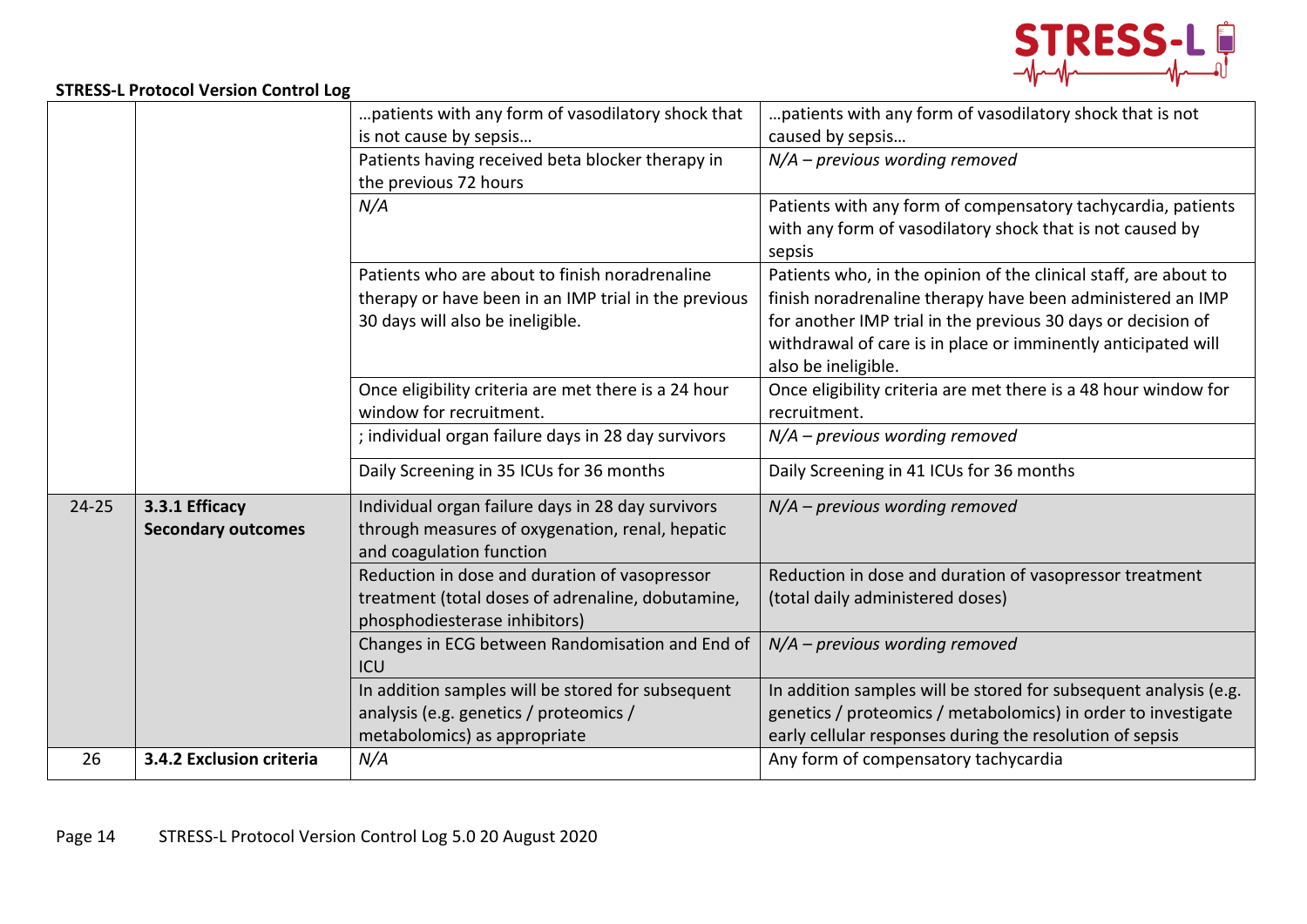

|           |                      | N/A                                                                                                 | Any form of vasodilatory shock that is not caused by sepsis              |
|-----------|----------------------|-----------------------------------------------------------------------------------------------------|--------------------------------------------------------------------------|
|           |                      | Having been treated with any beta blocker during<br>in the seventy two hours prior to randomisation | $N/A$ – previous wording removed                                         |
|           |                      | N/A                                                                                                 | Decision of withdrawal of care is in place or imminently<br>anticipated. |
| 27        | 3.6 Participant      | Patients may also be included if the recommence                                                     | Patients may also be included fi they recommence                         |
|           | identification       | noadrenaline treatment for a new bout of sepsis 72                                                  | noradrenaline treatment for a new bout of sepsis more than               |
|           |                      | hours after the previous noradrenaline treatment.                                                   | 72 hour after the previous noradrenaline treatment has<br>ended.         |
|           |                      | If the patient recommences noradrenaline                                                            | If the patient recommences noradrenaline treatment less than             |
|           |                      | treatment less than 12 hours prior to first round of                                                | 72 hours following the previous round of noadrenaline, the               |
|           |                      | noradrenaline treatment this will be classified as                                                  | coordinating centre should be contacted to advise eligibility.           |
|           |                      | the same episode of treatment when assessing                                                        |                                                                          |
|           |                      | eligibility.                                                                                        |                                                                          |
|           |                      | Randomisation should not occur until                                                                | Randomisation should not occur until noradrenaline therapy               |
|           |                      | noradrenaline therapy has been running for ≥24                                                      | has been running for ≥24 hours and the patient must be                   |
|           |                      | hours and the patient remains tachycardic.                                                          | tachycardic.                                                             |
|           |                      | It will be made clear to the patient or their legal                                                 | It will be made clear to the patient or their legal representative       |
|           |                      | representative that if they do not remain on                                                        | that if they do not remain on vasopressor therapy at the 72              |
|           |                      | vasopressor therapy at the 48 hour mark and are                                                     | hour mark and are no longer tachycardic they will not be                 |
|           |                      | no longer tachycardic they will not be eligible for                                                 | eligible for randomisation.                                              |
|           |                      | randomisation.                                                                                      |                                                                          |
| $27 - 28$ | 3.7 Informed consent | The PerLR will be informed about the trial by the                                                   | The PerLR will be informed about the trial by the Investigator           |
|           |                      | Investigator or their nominee and provided with a                                                   | or their nominee and provided with a copy of the PerLR                   |
|           |                      | copy of the Covering Statement for Personal Legal                                                   | Information Sheet and asked to give an opinion as to whether             |
|           |                      | Representative with an attached PerLR Information                                                   | the patient would object to taking part in such medical                  |
|           |                      | Sheet and asked to give an opinion as to whether                                                    | research.                                                                |
|           |                      | the patient would object to taking part in such                                                     |                                                                          |
|           |                      | medical research.                                                                                   |                                                                          |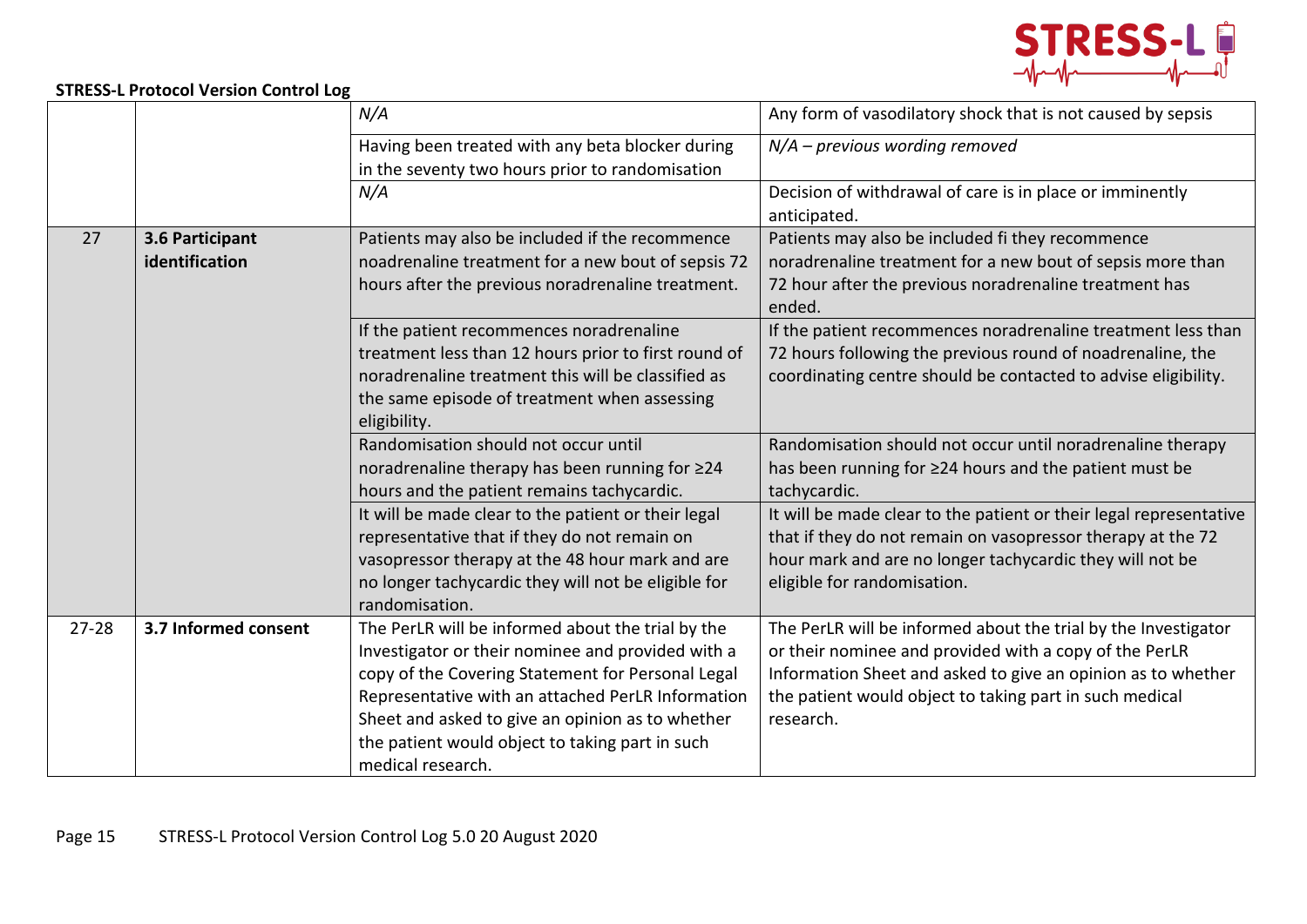

|       |                    | If the PerLR decides that the patient would have no<br>objection to participating in the trial, they will be<br>asked to sign the PerLR Consent Form which will<br>then be countersigned by the Investigator or their<br>nominee. | If the PerLR decides that the patient would have no objection<br>to participating in the trial, they will be asked to sign the Legal<br>Rep Consent Form which will then be countersigned by the<br>Investigator or their nominee.                                                                                                                                                                                                                                                                                                                                                                                                                                                                                                                                                                                                                                                                                                                                                                                                                                                                                      |
|-------|--------------------|-----------------------------------------------------------------------------------------------------------------------------------------------------------------------------------------------------------------------------------|-------------------------------------------------------------------------------------------------------------------------------------------------------------------------------------------------------------------------------------------------------------------------------------------------------------------------------------------------------------------------------------------------------------------------------------------------------------------------------------------------------------------------------------------------------------------------------------------------------------------------------------------------------------------------------------------------------------------------------------------------------------------------------------------------------------------------------------------------------------------------------------------------------------------------------------------------------------------------------------------------------------------------------------------------------------------------------------------------------------------------|
|       |                    | If the doctor decides the trial is in the best interests<br>of the patient, taking into consideration any<br>advanced statements, they will be asked to sign the<br>ProLR Consent Form.                                           | If the doctor decides the trial is in the best interests of the<br>patient, taking into consideration any advanced statements,<br>they will be asked to sign the Legal Rep Consent Form.                                                                                                                                                                                                                                                                                                                                                                                                                                                                                                                                                                                                                                                                                                                                                                                                                                                                                                                                |
| 30-31 | 3.9.1 Intervention | N/A                                                                                                                                                                                                                               | 3.9.1.1 Starting Landiolol Infusion                                                                                                                                                                                                                                                                                                                                                                                                                                                                                                                                                                                                                                                                                                                                                                                                                                                                                                                                                                                                                                                                                     |
|       |                    | N/A - New wording added combined with old<br>wording to clarify Landiolol Infusion administration<br>process.                                                                                                                     | 3.9.1.2 Administering Landiolol Infusion<br>While a patient is receiving vasopressor agents (noradrenaline,<br>vasopressin), the landiolol infusion should be adjusted<br>accordingly to maintain the target heart rate of 80-94bpm as<br>per the landiolol infusion protocol (APPENDIX B: STRESS-L<br>Study Drug Infusion Protocol) and landiolol infusion and<br>noradrenaline protocol (APPENDIX E: Timing and Weaning of<br>the Study Drug) Once the patient is consistently within the<br>target heart rate of 80-94bpm, the Landiolol Infusion should<br>continue and not be adjusted. If all vasopressor agents have<br>been discontinued for less than 12 hours, the Landiolol<br>Infusion will continue as per Appendix E.<br>The landiolol should be weaned and, if necessary, stopped<br>whilst the HR is below 80 bpm. It may be restarted according<br>to protocol (Appendix B) at any point before the End of<br>Noradrenaline Treatment Visit (EONT) (see section 3.9.5<br>Definition of End of Noradrenaline Treatment). This trial allows<br>for up to 14 days of landiolol treatment per participant. |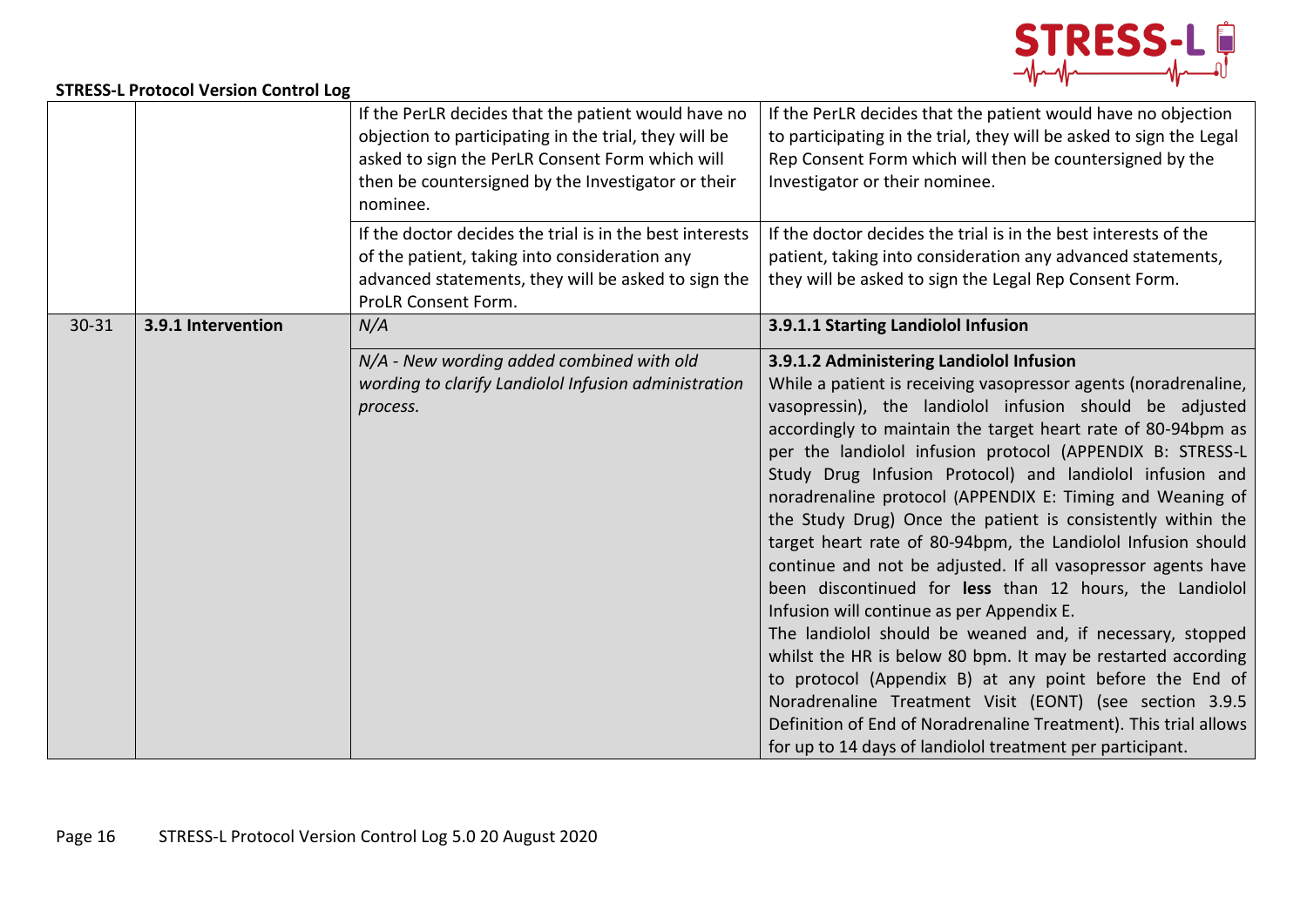

| N/A - New wording added combined with old      | 3.9.1.3 Stopping the Landiolol Infusion                           |
|------------------------------------------------|-------------------------------------------------------------------|
| wording to clarify Stopping Landiolol Infusion | Once all vasopressor agents (noradrenaline, vasopressin) have     |
| process.                                       | been stopped for 12 hours, and the patient is consistently        |
|                                                | within target heart rate range, the landiolol infusion should     |
|                                                | begin to be reduced. However, the study drug infusion should      |
|                                                | continue even when vasopressors have finished and the EONT        |
|                                                | visit has occurred whilst the patient remains tachycardic.        |
|                                                |                                                                   |
|                                                | Once the EONT has passed and the landiolol has been stopped       |
|                                                | for 12 hours or more, landiolol should not be restarted.          |
|                                                | Landiolol treatment should also stop if it is 14 days following   |
|                                                | randomisation. The Landiolol infusion should begin to be          |
|                                                | weaned at the end of Day 14 and eventually stopped. The use       |
|                                                | of alternative beta blockade is at the discretion of the treating |
|                                                | clinician.                                                        |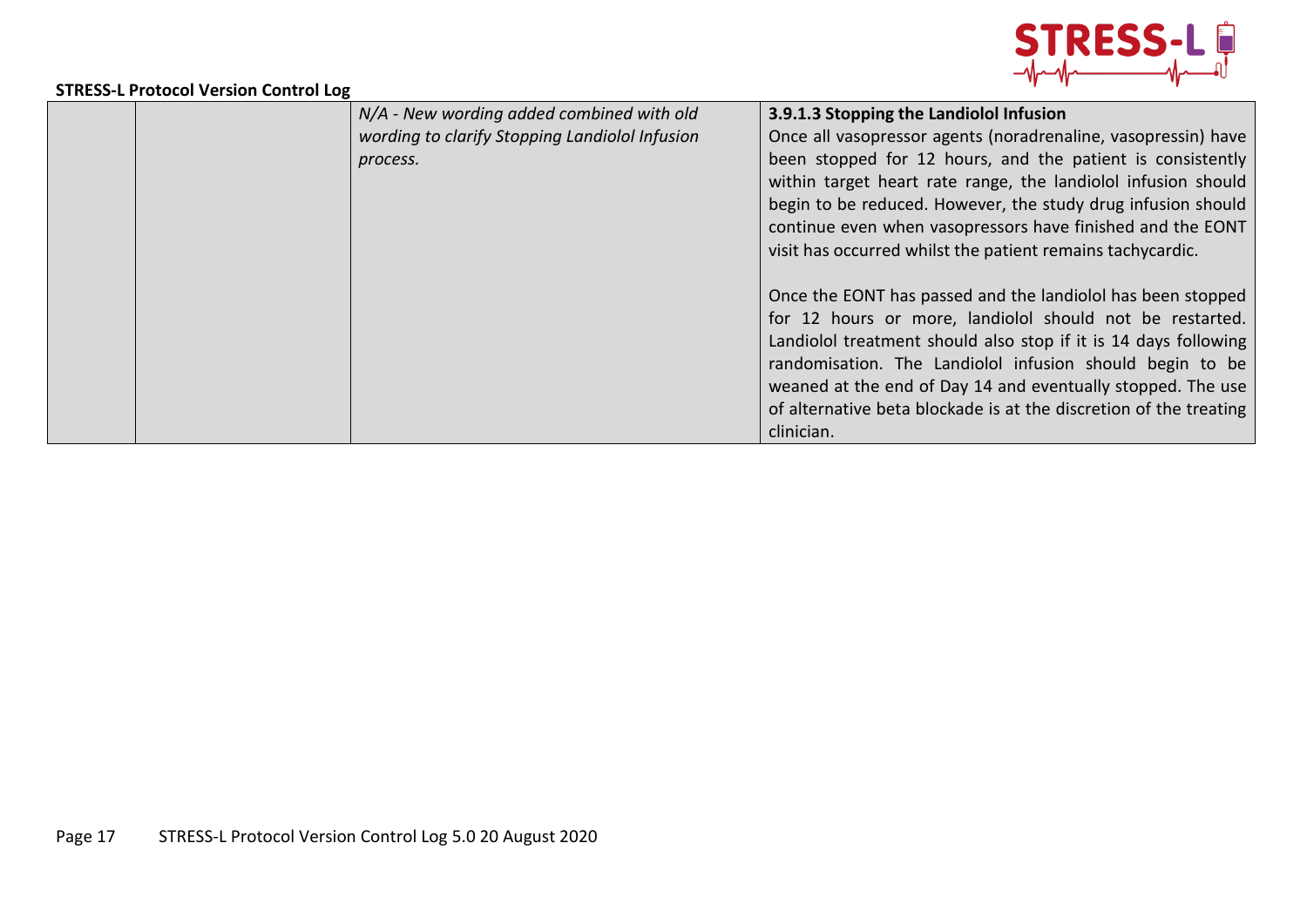

| 33    | 3.10.2 Dosage and        | Participants will be started on a dose of 1.0            | $N/A$ – previous wording removed (duplication)                  |
|-------|--------------------------|----------------------------------------------------------|-----------------------------------------------------------------|
|       | excipients               | mcg/kg/min landiolol intravenous infusion,               |                                                                 |
|       |                          | progressively increasing every 15 minutes at             |                                                                 |
|       |                          | increments of 1.0 mcg/kg/min, to reach the target        |                                                                 |
|       |                          | heart rate of 80-94 bpm usually occurring over a         |                                                                 |
|       |                          | period of 6 hours. Landiolol may be administered         |                                                                 |
|       |                          | peripherally or centrally but MUST be on a               |                                                                 |
|       |                          | dedicated line. Landiolol has an elimination half-life   |                                                                 |
|       |                          | of 2.3 to 4 minutes and so a loading dose is             |                                                                 |
|       |                          | unnecessary. The intervention treatment will be          |                                                                 |
|       |                          | reduced if the patient's heart rate falls below 80       |                                                                 |
|       |                          | bpm. The landiolol infusion will continue until the      |                                                                 |
|       |                          | patient's heart rate is persistently below 95 bpm,       |                                                                 |
|       |                          | and will be reduced when all vasopressor agents          |                                                                 |
|       |                          | have stopped for 12 hours. Once the landiolol            |                                                                 |
|       |                          | infusion has been stopped for more than 12 hours,        |                                                                 |
|       |                          | it should not be recommenced.                            |                                                                 |
|       |                          | The maximum recommended daily dose of landiolol          | The maximum recommended daily dosage of landiolol for this      |
|       |                          | for this patient population is 57.6mg/kg (based on       | patient population is 57.6mcg/kg per day (based on 40           |
|       |                          | 40 mcg/kg/min in a 24 hour infusion)                     | mcg/kg/min)                                                     |
| 36-39 | 4.1 Schedule of delivery | The rates of noradrenaline infusion and landiolol        | The rates of noradrenaline infusion will be recorded hourly.    |
|       | of intervention and data | infusion (if randomised to this group) will be           |                                                                 |
|       | collection               | recorded hourly.                                         |                                                                 |
|       |                          | Day 1 up to day 14                                       | Day 1 (time of randomisation to post 24 hours)                  |
|       |                          |                                                          |                                                                 |
|       |                          | Research blood samples will be collected on Days 0,      | Research blood samples will be collected on Days 0, 1, 2, 4 and |
|       |                          | 1, 2, 4 and 6 and EONT visit (if this does not fall on a | 6 and EONT visit.                                               |
|       |                          | blood sampling day).                                     |                                                                 |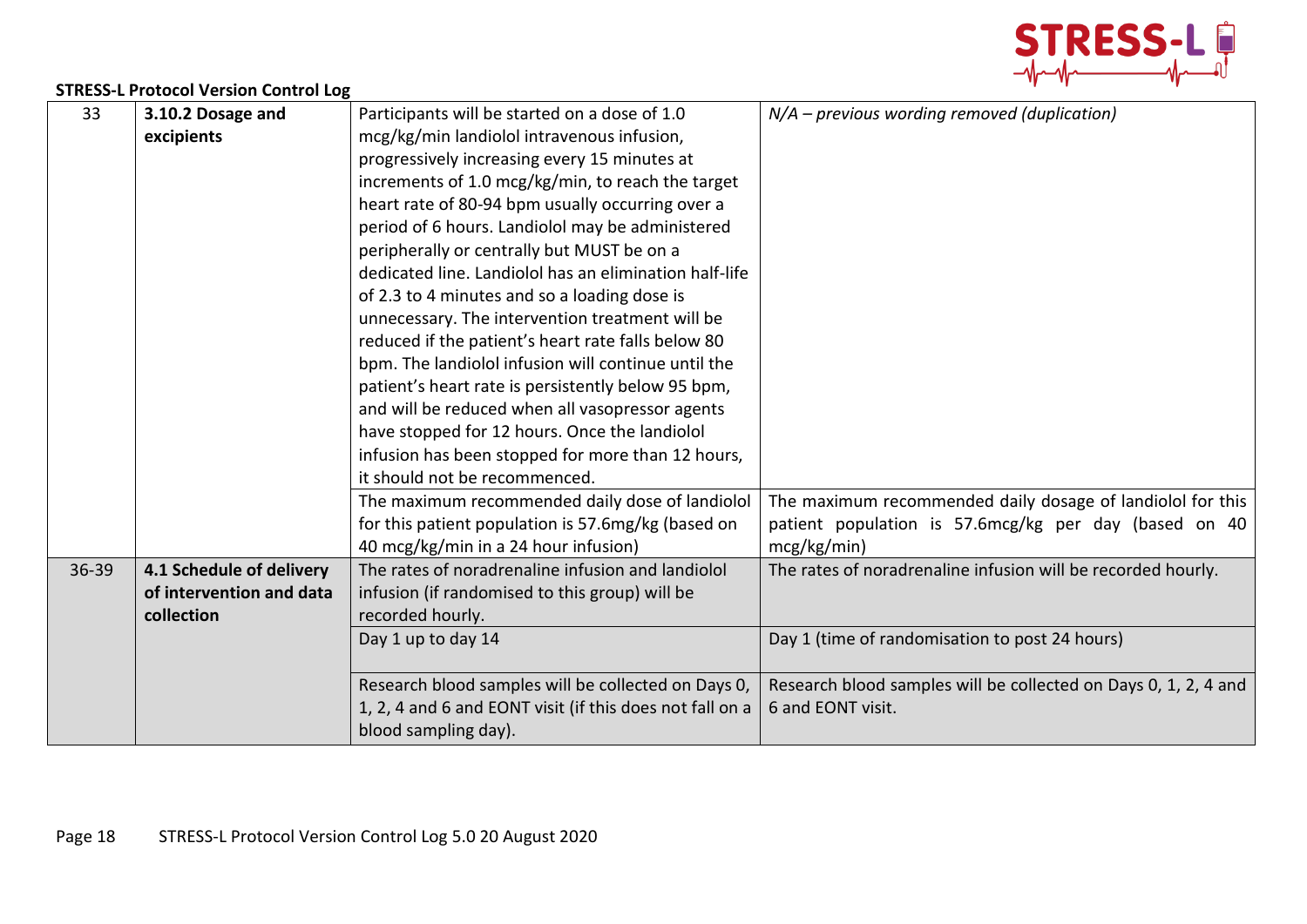

|           |                                                                                                                        | N/A<br>N/A                                                                                                                                                                                                                                                                                                                                          | Duplicate blood samples will not be required at EONT visit if<br>the visit falls on a blood sampling day i.e. Days 0, 1, 2, 4 or 6.<br>However, a biobank blood sample is still required at EONT visit<br>if the visits falls on a blood sampling day. Day 0 blood samples<br>must be taken prior to the start of Landiolol infusion. Days 1, 2,<br>4, 6 and EONT blood samples can be taken when is convenient<br>within the 24 hour time period.<br>Blood samples do not need to be taken after the patient has<br>reached the EONT visit and stopped Landiolol treatment. |
|-----------|------------------------------------------------------------------------------------------------------------------------|-----------------------------------------------------------------------------------------------------------------------------------------------------------------------------------------------------------------------------------------------------------------------------------------------------------------------------------------------------|------------------------------------------------------------------------------------------------------------------------------------------------------------------------------------------------------------------------------------------------------------------------------------------------------------------------------------------------------------------------------------------------------------------------------------------------------------------------------------------------------------------------------------------------------------------------------|
| 40        | 4.2 Transport and<br>storage of research<br>samples                                                                    | A research blood sample (up to 20 ml) will be<br>collected on day 0, 1, 2, 4 and 6 and the end of<br>vasopressor infusion (EONT) (if not a blood<br>sampling day).                                                                                                                                                                                  | A research blood sample (up to 20 ml) will be collected on day<br>0, 1, 2, 4 and 6 and the end of vasopressor infusion (EONT).                                                                                                                                                                                                                                                                                                                                                                                                                                               |
|           |                                                                                                                        | N/A                                                                                                                                                                                                                                                                                                                                                 | Duplicate blood samples will not be required at EONT visit if<br>the visit falls on a blood sampling day i.e. Days 0, 1, 2, 4 or 6.<br>However, a biobank blood sample is still required at EONT visit<br>if the visit falls on a blood sampling day.                                                                                                                                                                                                                                                                                                                        |
| 41        | 4.3 Assessment of<br>protocol compliance                                                                               | They will encourage the clinical staff to use the<br>guidance for infusion management in the<br>Appendices of this protocol (see APPENDIX B:<br>STRESS-L Study Drug Infusion Protocol) and support<br>the clinical team in the decision to change the rate<br>of the landiolol infusion but have no input into the<br>management of blood pressure. | They will encourage the clinical staff to use the guidance for<br>infusion management in the Appendices of this protocol (see<br>APPENDIX B: STRESS-L Study Drug Infusion Protocol and<br>APPENDIX E: Timing and Weaning of the Study Drug) and<br>support the clinical team in the decision to change the rate of<br>the landiolol infusion but have no input into the management<br>of blood pressure.                                                                                                                                                                     |
| $41 - 42$ | 5.1.3 Serious Adverse<br>Events (SAEs) and<br><b>Suspected Unexpected</b><br><b>Serious Adverse Events</b><br>(SUSARS) | Clinical outcomes exempt from reporting<br>The following events will be considered clinical<br>outcomes and not liable for reporting as Serious<br>Adverse Events.                                                                                                                                                                                  | 5.1.4 Clinical outcomes exempt from reporting<br>The following events will be considered clinical outcomes and<br>not liable for reporting as Adverse Events, Adverse Reactions,<br>Serious Adverse Events and Suspected Unexpected Serious<br>Adverse Events.                                                                                                                                                                                                                                                                                                               |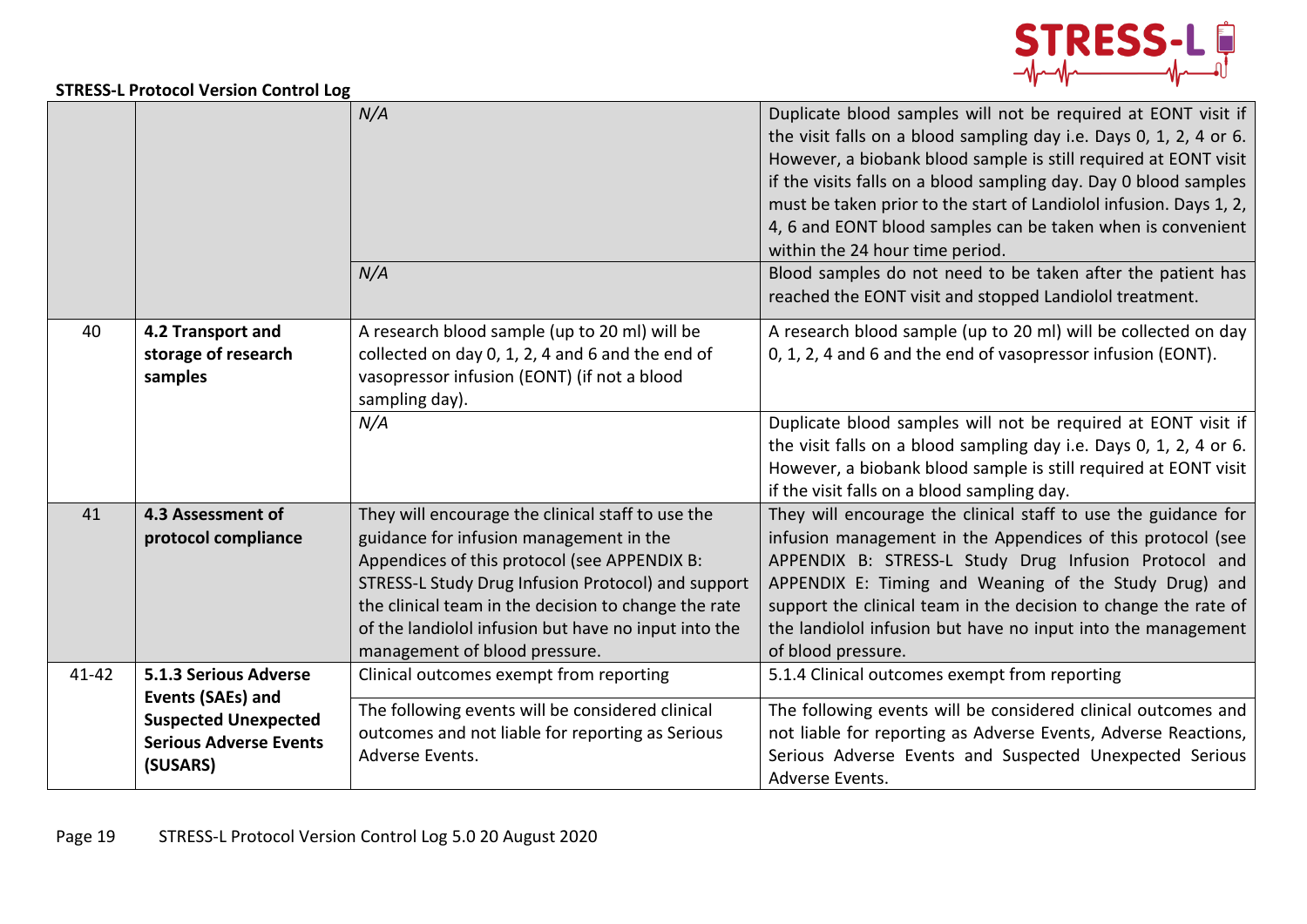

| 42-44 | 5.2 Reporting SAEs and         | 'faxed to the coordinating centre within 24          | 'emailed to the coordinating centre within 24 hours'               |
|-------|--------------------------------|------------------------------------------------------|--------------------------------------------------------------------|
|       | <b>SUSARS</b>                  | hours'                                               |                                                                    |
|       |                                | The Principal Investigator in each centre must       | The trial manager will liaise with the investigator to compile all |
|       |                                | report any SAEs and SUSARs to the trial              | the necessary information.                                         |
|       |                                | coordinating centre within 24 hours of them          |                                                                    |
|       |                                | becoming aware of the event. The SAE form should     |                                                                    |
|       |                                | be completed and faxed to the dedicated fax at       |                                                                    |
|       |                                | Warwick CTU: 02476 150549. The trial coordinator     |                                                                    |
|       |                                | will liaise with the investigator to compile all the |                                                                    |
|       |                                | necessary information.                               |                                                                    |
| 48    | 6.4 Data access and            | All data will be handled in accordance with the new  | All data will be handled in accordance with the new Data           |
|       | quality assurance              | Data Protect Act 2018.                               | Protection Act 2018.                                               |
| 50    | <b>7.2 Planned recruitment</b> | A minimum recruitment rate of 0.36 patients per      | A minimum recruitment rate of 0.36 patients per month per          |
|       | rate                           | month per centre will be required, based on a        | centre will be required, based on a recruitment target of 340      |
|       |                                | recruitment target of 340 participants over 36       | participants over 36 months from 41 sites.                         |
|       |                                | months from 35 sites.                                |                                                                    |
| 66    | N/A                            | N/A                                                  | Appendix E: STRESS-L Timing and Weaning of the Study Drug          |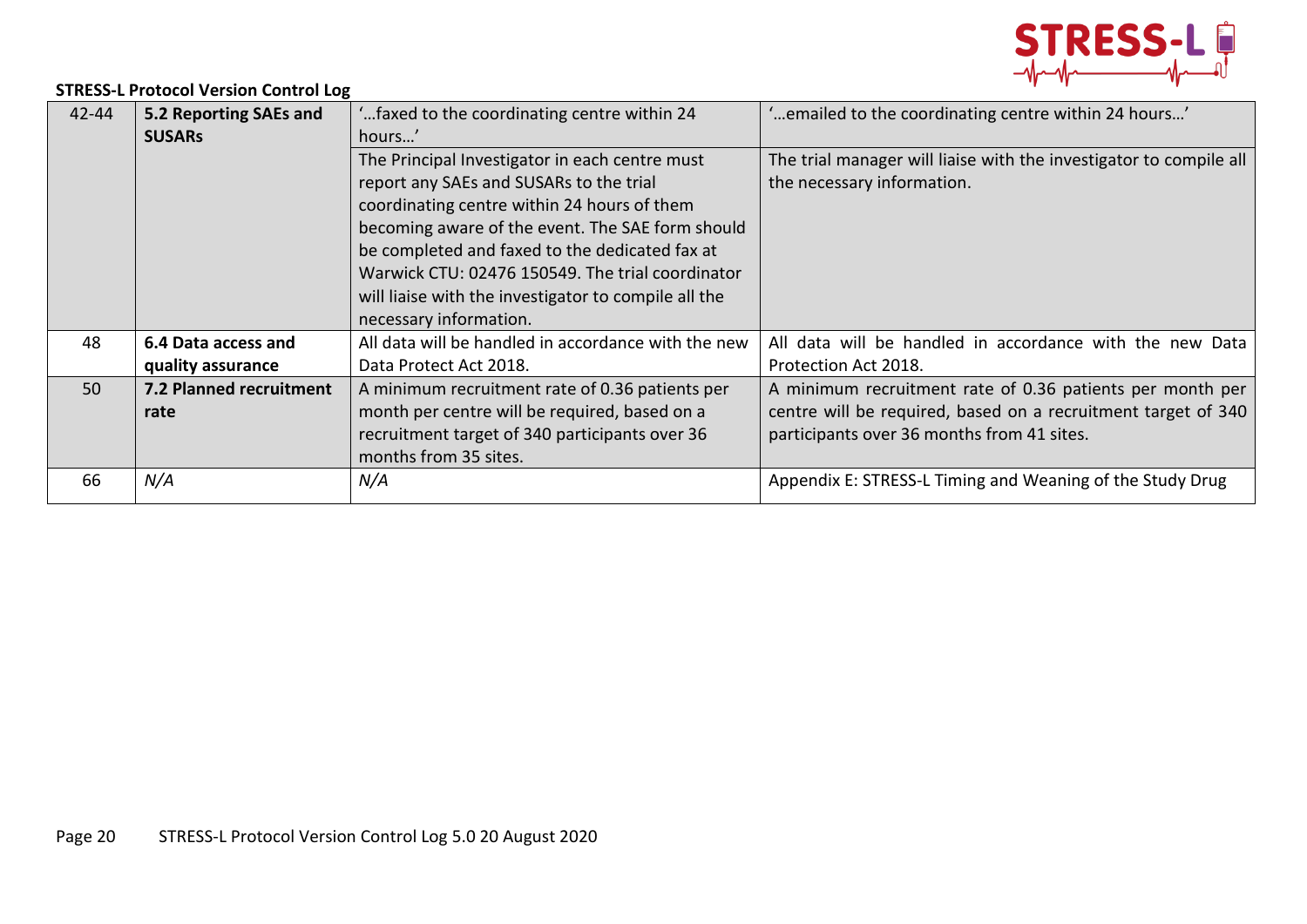

#### **Protocol Version 5.0 17 December 2019**

| Page(s)  | <b>Section</b>                                             | <b>Previous wording</b>                                                              | <b>New Wording</b>                                                                                                                                    |
|----------|------------------------------------------------------------|--------------------------------------------------------------------------------------|-------------------------------------------------------------------------------------------------------------------------------------------------------|
| $3 - 4$  | <b>Contact Names and</b>                                   | N/A                                                                                  | Sponsor: Clark Crawford                                                                                                                               |
|          | <b>Numbers</b>                                             |                                                                                      | 0121 371 4186                                                                                                                                         |
|          |                                                            |                                                                                      | Trial Steering Committee: Clark Crawford                                                                                                              |
| $9 - 11$ | 1.0 Trial Summary -                                        | It may be restarted at any point if noadrenaline                                     | It may be restarted at any point before the defined End of                                                                                            |
|          | <b>Treatment Duration</b>                                  | continues.                                                                           | Noradrenaline Treatment (noadrenaline treatment has stopped for                                                                                       |
|          |                                                            |                                                                                      | 12 hours).                                                                                                                                            |
|          | Eligibility criteria -<br><b>Inclusion &amp; Exclusion</b> | Male of female aged 18 years or above                                                | Aged 18 years or above                                                                                                                                |
|          | <b>Criteria</b>                                            | Heart rate ≥95 bpm (24 hours after start of vasopressor<br>therapy)                  | Heart rate ≥95 bpm (at the time of randomisation)                                                                                                     |
|          |                                                            | Any form of compensatory tachycardia                                                 | Tachycardia as a result of pain, discomfort from medical devices<br>(including endotracheal tubes), during interventions or other patient<br>distress |
|          |                                                            | >72 hours in the current cause of septic shock after start<br>of vasopressor therapy | >72 hours after start of vasopressor therapy                                                                                                          |
|          |                                                            | N/A                                                                                  | <12 hours since noadrenaline to treat a medical condition other<br>than septic shock stopped                                                          |
|          |                                                            | N/A                                                                                  | Receiving extracorporeal membrane oxygenation (ECMO) treatment                                                                                        |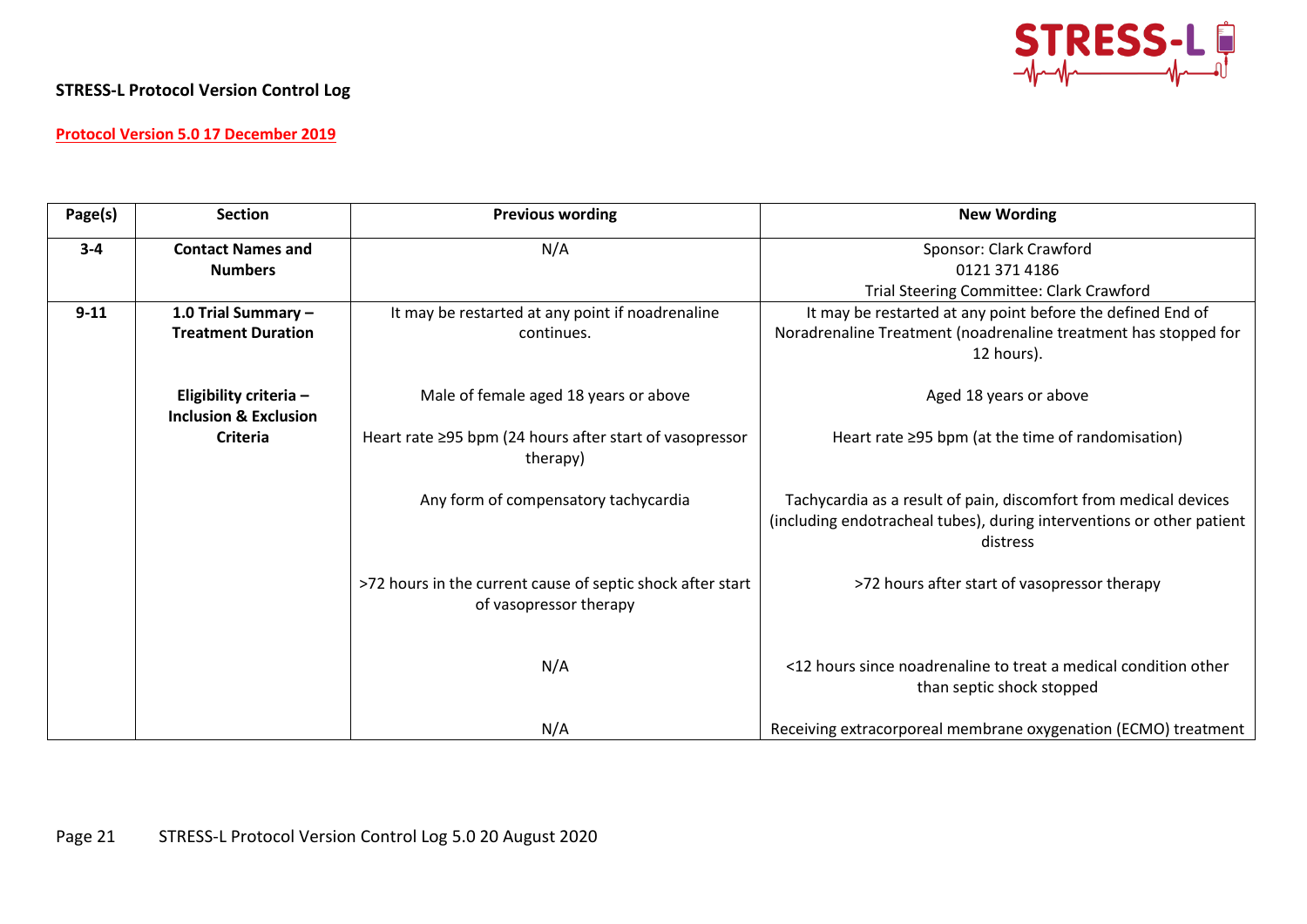

|    |                                   | Adult patients in ICU with septic shock as defined by<br>Sepsis-3 criteria who have required continuous<br>vasopressor therapy for at least 24 hours, are being<br>treated with 0.1 mcg/kg/min noradrenaline and a heart<br>rate of 95bpm or greater will be eligible for entry.<br>Patients with any form of compensatory tachycardia will<br>be excluded.                                                                                                                                                         | Adult patients in ICU with septic shock as defined by Sepsis-3 criteria<br>who have required continuous vasopressor therapy for at least 24<br>hours, are being treated with 0.1 mcg/kg/min noradrenaline and a<br>heart rate of 95bpm or greater at the time of randomisation will be<br>eligible for entry. Fast Atrial Fibrillation may be an indicator of septic<br>shock; therefore, these patients will be eligible for the trial.<br>Patients with any form of tachycardia as a result of pain, discomfort<br>from medical devices (including endotracheal tubes), during<br>interventions or other patient distress will be excluded Patients who<br>have previously received noradrenaline treatment to treat a medical<br>condition other than septic shock will also be excluded if it has been<br>less than 12 hours since noadrenaline stopped. |
|----|-----------------------------------|---------------------------------------------------------------------------------------------------------------------------------------------------------------------------------------------------------------------------------------------------------------------------------------------------------------------------------------------------------------------------------------------------------------------------------------------------------------------------------------------------------------------|--------------------------------------------------------------------------------------------------------------------------------------------------------------------------------------------------------------------------------------------------------------------------------------------------------------------------------------------------------------------------------------------------------------------------------------------------------------------------------------------------------------------------------------------------------------------------------------------------------------------------------------------------------------------------------------------------------------------------------------------------------------------------------------------------------------------------------------------------------------|
|    |                                   | Similarly, patients known to be pregnant; untreated<br>phaeochromocytoma; pre-existing severe pulmonary<br>hypertension (mean PA pressures >55mmHg); acute<br>severe bronchospasm (due to asthma or COPD); known<br>Prinzmetal's angina; a past history of ischaemic stroke<br>or transient ischaemic attack (TIA) or untreated severe<br>carotid stenosis; advanced liver disease with Child Pugh<br>Score of ≥B; terminal illness other than septic shock with<br>a life expectancy of <28 days will be excluded. | Similarly, patients known to be pregnant; untreated<br>phaeochromocytoma; pre-existing severe pulmonary hypertension<br>(mean PA pressures >55mmHg); acute severe bronchospasm (due to<br>asthma or COPD); known Prinzmetal's angina; a past history of<br>ischaemic stroke or transient ischaemic attack (TIA) or untreated<br>severe carotid stenosis; advanced liver disease with Child Pugh Score<br>of ≥B; terminal illness other than septic shock with a life expectancy<br>of <28 days; receiving extracorporeal membrane oxygenation<br>(ECMO) treatment will be excluded.                                                                                                                                                                                                                                                                          |
| 20 | <b>2.7 Ethical Considerations</b> | Septic shock and multi-organ failure causes confusion<br>and many patients will not have capacity to consent to<br>inclusion in the trial.                                                                                                                                                                                                                                                                                                                                                                          | Septic shock and multi-organ failure causes confusion and in<br>addition, many patients will not have capacity to consent to<br>inclusion in the trial due to their underlying condition.                                                                                                                                                                                                                                                                                                                                                                                                                                                                                                                                                                                                                                                                    |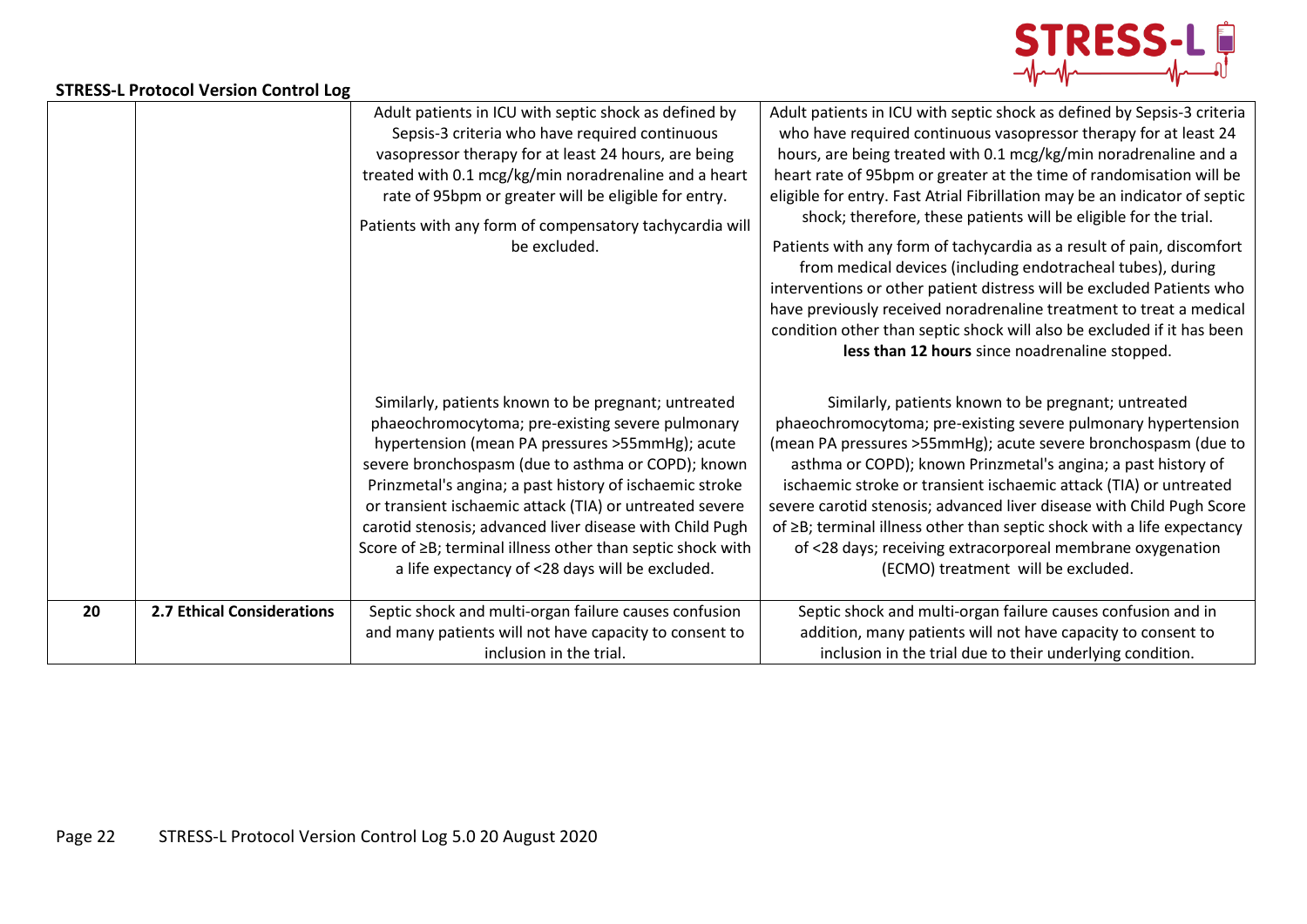# STRESS-L

| 21 | 3.1 Trial summary and flow | Adult patients in ICU with septic shock as defined by                                                                                                                                                                                                                                                                                                                                                                                                                                                               | Adult patients in ICU with septic shock as defined by Sepsis-3 criteria                                                                                                                                                                                                                                                                                                                                                                                                                                                                                                             |
|----|----------------------------|---------------------------------------------------------------------------------------------------------------------------------------------------------------------------------------------------------------------------------------------------------------------------------------------------------------------------------------------------------------------------------------------------------------------------------------------------------------------------------------------------------------------|-------------------------------------------------------------------------------------------------------------------------------------------------------------------------------------------------------------------------------------------------------------------------------------------------------------------------------------------------------------------------------------------------------------------------------------------------------------------------------------------------------------------------------------------------------------------------------------|
|    | diagram                    | Sepsis-3 criteria who have required continuous                                                                                                                                                                                                                                                                                                                                                                                                                                                                      | who have required continuous vasopressor therapy for at least 24                                                                                                                                                                                                                                                                                                                                                                                                                                                                                                                    |
|    |                            | vasopressor therapy for at least 24 hours, are being                                                                                                                                                                                                                                                                                                                                                                                                                                                                | hours, are being treated with 0.1 mcg/kg/min noradrenaline and a                                                                                                                                                                                                                                                                                                                                                                                                                                                                                                                    |
|    |                            | treated with 0.1 mcg/kg/min noradrenaline and a heart                                                                                                                                                                                                                                                                                                                                                                                                                                                               | heart rate of 95bpm or greater at the time of randomisation will be                                                                                                                                                                                                                                                                                                                                                                                                                                                                                                                 |
|    |                            | rate of 95bpm or greater will be eligible for entry.                                                                                                                                                                                                                                                                                                                                                                                                                                                                | eligible for entry. Fast Atrial Fibrillation may be an indicator of septic<br>shock; therefore, these patients will be eligible for the trial.                                                                                                                                                                                                                                                                                                                                                                                                                                      |
|    |                            | Patients with any form of vasodilatory shock that is not<br>caused by sepsis, known sensitivity to beta-blockers;<br>pre-existing severe cardiac dysfunction (NYHA grade 4<br>or more; treatment with a beta-agonist before the<br>initiation of noradrenaline); or untreated second or<br>third degree heart block will be excluded from the trial.                                                                                                                                                                | Patients with any form of tachycardia as a result of pain, discomfort<br>from medical devices (including endotracheal tubes), during<br>interventions or other patient distress will be excluded Patients who<br>have previously received noradrenaline treatment to treat a medical<br>condition other than septic shock will also be excluded if it has been<br>less than 12 hours since noradrenaline stopped.                                                                                                                                                                   |
|    |                            | Similarly, patients known to be pregnant; untreated<br>phaeochromocytoma; pre-existing severe pulmonary<br>hypertension (mean PA pressures >55mmHg); acute<br>severe bronchospasm (due to asthma or COPD); known<br>Prinzmetal's angina; a past history of ischaemic stroke<br>or transient ischaemic attack (TIA) or untreated severe<br>carotid stenosis; advanced liver disease with Child Pugh<br>Score of ≥B; terminal illness other than septic shock with<br>a life expectancy of <28 days will be excluded. | Similarly, patients known to be pregnant; untreated<br>phaeochromocytoma; pre-existing severe pulmonary hypertension<br>(mean PA pressures >55mmHg); acute severe bronchospasm (due to<br>asthma or COPD); known Prinzmetal's angina; a past history of<br>ischaemic stroke or transient ischaemic attack (TIA) or untreated<br>severe carotid stenosis; advanced liver disease with Child Pugh Score<br>of ≥B; terminal illness other than septic shock with a life expectancy<br>of <28 days; receiving extracorporeal membrane oxygenation<br>(ECMO) treatment will be excluded. |
| 24 | 3.2.2 Secondary objectives | To deliver an open-label, multi-centre randomised trial<br>to determine whether infusion of the rapid-acting, ultra-<br>short-lived and highly specific beta-adrenergic<br>antagonist landiolol improves mean organ failure scores<br>during an ICU admission compared with current best<br>clinical practice, in patients who have septic shock.                                                                                                                                                                   | To deliver an open-label, multi-centre randomised trial to determine<br>whether infusion of the rapid-acting, ultra-short-lived and highly<br>specific beta-adrenergic antagonist landiolol improves mortality and<br>length of hospital stay during an ICU admission compared with<br>current best clinical practice, in patients who have septic shock.                                                                                                                                                                                                                           |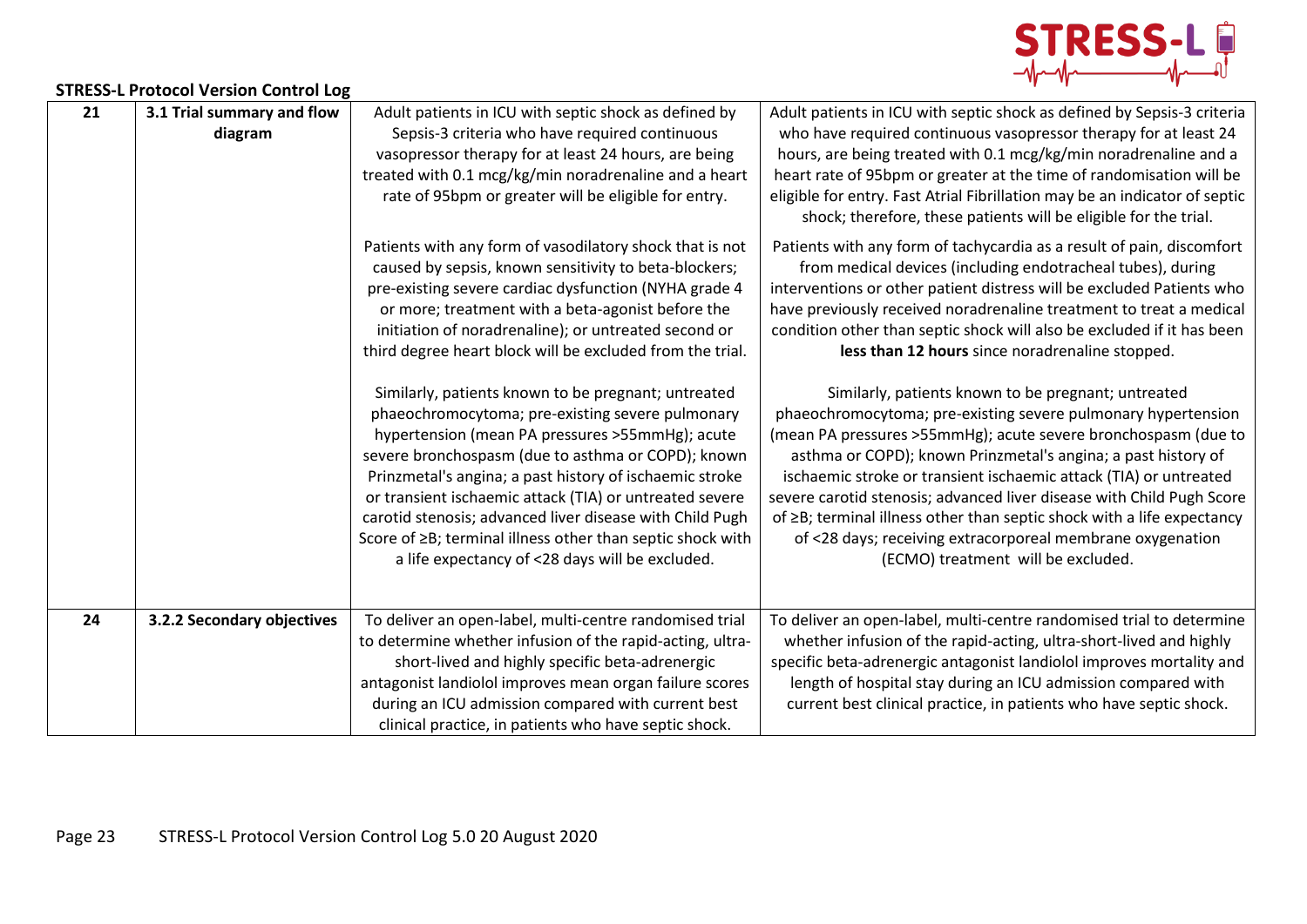

| <b>STRESS-L Protocol Version Control Log</b> |                                                                                                                                                                                                                                                                                                                                      |                                                                                                                                                                                                                                                                                                                                                                                                                                                                                                                                                                                                                                                                                                                             |
|----------------------------------------------|--------------------------------------------------------------------------------------------------------------------------------------------------------------------------------------------------------------------------------------------------------------------------------------------------------------------------------------|-----------------------------------------------------------------------------------------------------------------------------------------------------------------------------------------------------------------------------------------------------------------------------------------------------------------------------------------------------------------------------------------------------------------------------------------------------------------------------------------------------------------------------------------------------------------------------------------------------------------------------------------------------------------------------------------------------------------------------|
| 25<br>3.3.2 Safety                           | The episodes of Bradycardia (HR <50bpm), Bradycardia<br>with haemodynamic compromise requiring intervention,<br>significant hypotension requiring intervention (not<br>including temporarily stopping the infusion), heart<br>block, arrhythmia, arrhythmia with haemodynamic<br>compromise requiring intervention will be reported. | The following events must be reported:<br>The episodes of Bradycardia (HR <50 bpm)<br>Bradycardia with haemodynamic compromise requiring<br>significant intervention<br>Hypotension requiring significant intervention (not including<br>temporarily stopping the infusion)<br>Heart block<br>Arrhythmia<br>Arrhythmia with haemodynamic compromise requiring<br>intervention<br>These events must be reported as a Serious Adverse Event if the<br>delegated treating clinician deems this event fulfils the serious<br>criteria or is related to the drug. If the event is not deemed to fulfil<br>the serious criteria or is unrelated to the drug this should be<br>reported on the Cardiovascular Safety Outcomes CRF. |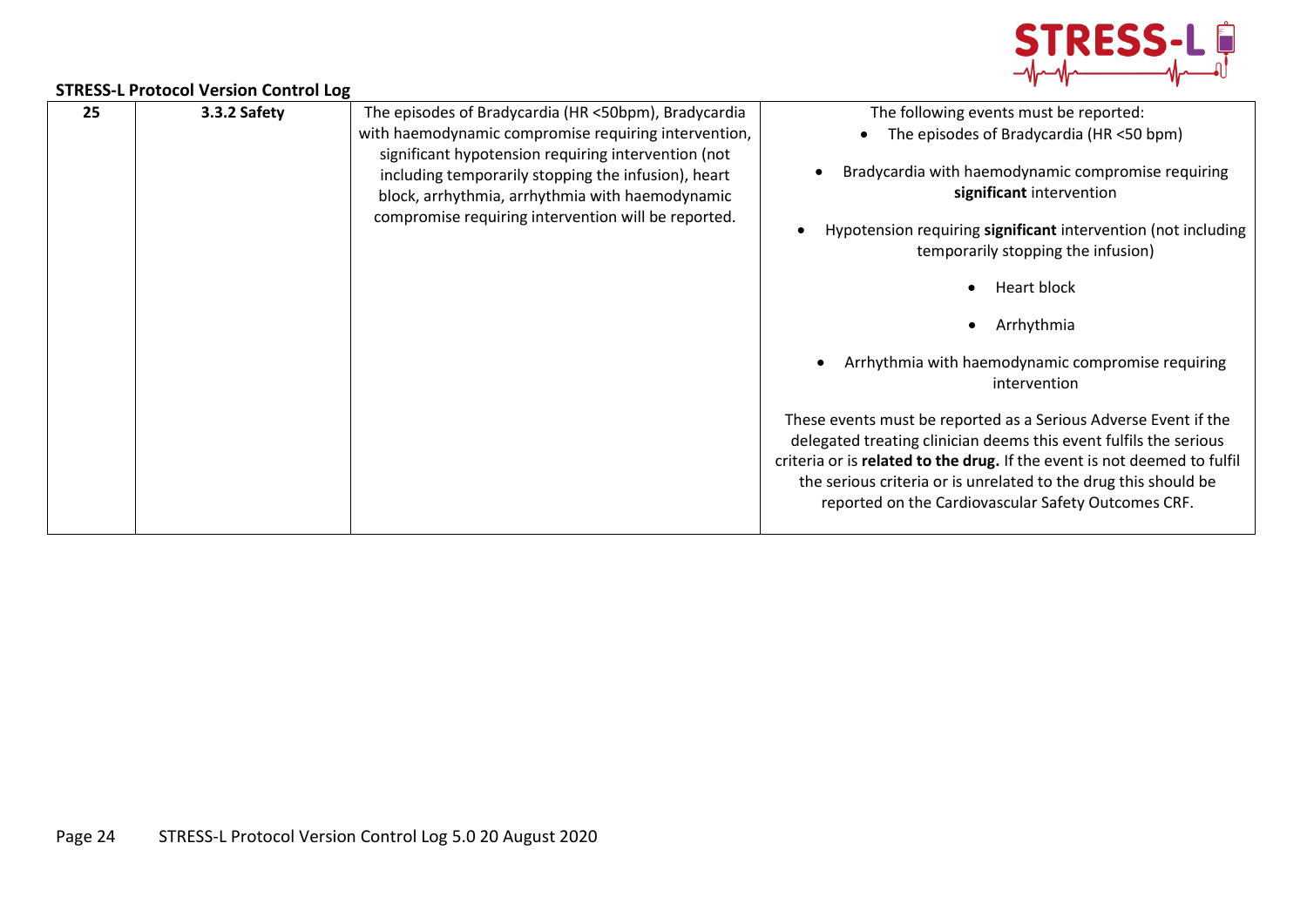

| $26 - 27$ | 3.4 Eligibility criteria          | Male of female aged 18 years or above                                                                                                                                                                                 | Aged 18 years or above                                                                                                                                                                                                                                                                    |
|-----------|-----------------------------------|-----------------------------------------------------------------------------------------------------------------------------------------------------------------------------------------------------------------------|-------------------------------------------------------------------------------------------------------------------------------------------------------------------------------------------------------------------------------------------------------------------------------------------|
|           |                                   | Heart rate ≥95 bpm (24 hours after start of vasopressor<br>therapy)                                                                                                                                                   | Heart rate ≥95 bpm (at the time of randomisation)                                                                                                                                                                                                                                         |
|           |                                   | Any form of compensatory tachycardia                                                                                                                                                                                  | Tachycardia as a result of pain, discomfort from medical devices<br>(including endotracheal tubes), during interventions or other patient<br>distress                                                                                                                                     |
|           |                                   | >72 hours in the current cause of septic shock after start<br>of vasopressor therapy                                                                                                                                  | >72 hours after start of vasopressor therapy                                                                                                                                                                                                                                              |
|           |                                   | N/A                                                                                                                                                                                                                   | <12 hours since noadrenaline to treat a medical condition other<br>than septic shock stopped                                                                                                                                                                                              |
|           |                                   | N/A                                                                                                                                                                                                                   | Receiving extracorporeal membrane oxygenation (ECMO) treatment                                                                                                                                                                                                                            |
| 27        | 3.5 Participant<br>identification | N/A                                                                                                                                                                                                                   | Fast Atrial Fibrillation may be an indicator of septic shock; therefore,<br>these patients will be eligible for the trial.                                                                                                                                                                |
|           |                                   | There is no restriction on the length of hospital or ICU<br>stay prior to screening. Patients on ICU that develop<br>sepsis after their arrival will be screened and included if<br>the eligibility criteria are met. | There is no restriction on the length of hospital or ICU stay prior to<br>screening. Patients on ICU that develop sepsis after their arrival<br>could also be screened and included if the eligibility criteria are met<br>as long as they have not been previously enrolled in STRESS-L. |
| 27        | 3.7 Informed Consent              | However, due to the nature of the underlying condition<br>and its treatment, the majority of patients will be<br>unable to give informed consent.                                                                     | However, due to the nature of their underlying condition or their<br>treatment, the majority of patients will be unable to give informed<br>consent.                                                                                                                                      |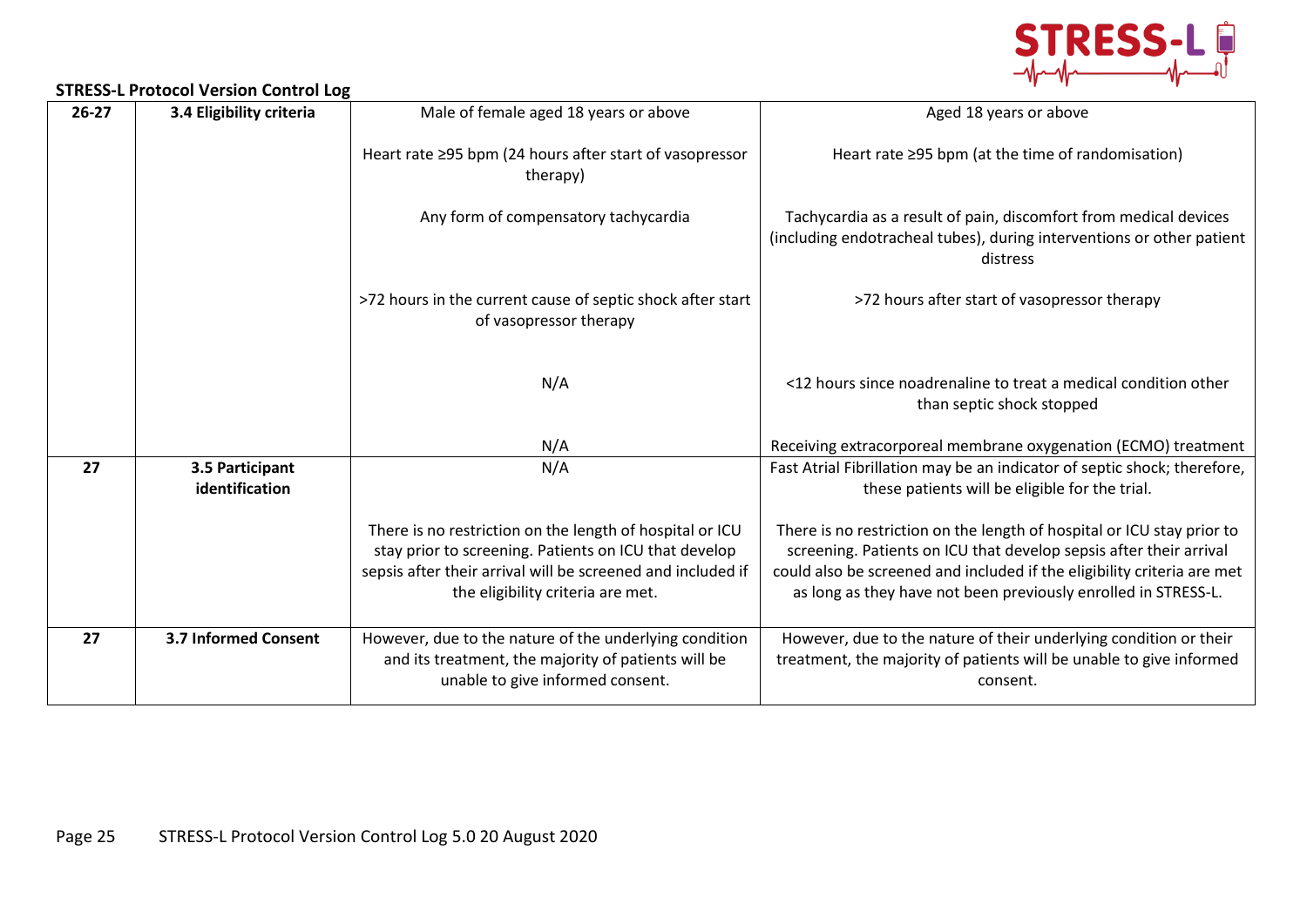

| 33 | 3.9.3 Control / Usual Care -<br><b>Management of Atrial</b><br><b>Fibrillation</b> | N/A                                                                                                                                                                                                                                                                                                                                                         | Fast Atrial Fibrillation may be an indicator of septic shock; therefore,<br>these patients will be eligible for the trial.                                                                                                                                                                                                                                                                                                                                                                  |
|----|------------------------------------------------------------------------------------|-------------------------------------------------------------------------------------------------------------------------------------------------------------------------------------------------------------------------------------------------------------------------------------------------------------------------------------------------------------|---------------------------------------------------------------------------------------------------------------------------------------------------------------------------------------------------------------------------------------------------------------------------------------------------------------------------------------------------------------------------------------------------------------------------------------------------------------------------------------------|
|    | <b>Definition of End of</b><br><b>Noradrenaline Treatment</b><br>(EONT) visit      | The Local Research Team at the site will perform the<br>EONT visit once all vasopressor treatments<br>(noradrenaline/vasopressin) have been stopped for 12<br>hours and the clinical team are of the opinion that they<br>will not be restarted.                                                                                                            | The Local Research Team at the site will perform the EONT visit once<br>all vasopressor treatments (noradrenaline) have been stopped for<br>12 hours.                                                                                                                                                                                                                                                                                                                                       |
| 43 | <b>5.1.4 Clinical outcomes</b><br>exempt from reporting                            | Cardiovascular failure, including the need for<br>vasopressors/inotropes                                                                                                                                                                                                                                                                                    | Cardiovascular failure: The need for vasopressors, inotropic support<br>including dobutamine, adrenaline and phosphodiesterase inhibitors<br>EXCEPT required cardiovascular safety outcome events (see page<br>25)                                                                                                                                                                                                                                                                          |
| 43 | 5.2 Reporting SAEs and<br><b>SUSARs</b>                                            | In particular, bradycardia (HR <50 bpm) with<br>haemodynamic compromise requiring intervention,<br>heart block, significant hypotension requiring<br>intervention, arrhythmia with haemodynamic<br>compromise requiring intervention should be recorded.<br>Events will be followed up until the event has resolved<br>or a final outcome has been reached. | In particular, bradycardia (HR <50 bpm) with haemodynamic<br>compromise requiring intervention, heart block, significant<br>hypotension requiring intervention, arrhythmia with haemodynamic<br>compromise requiring intervention should be recorded (see page<br>26). Events must be reported for patients in the control and<br>interventional arm.<br>Events will be followed up until the event has resolved or a final<br>outcome has been reached up until the final visit at Day 90. |
|    |                                                                                    |                                                                                                                                                                                                                                                                                                                                                             |                                                                                                                                                                                                                                                                                                                                                                                                                                                                                             |
| 66 | <b>Appendix D: Landiolol</b><br>Infusion rate                                      |                                                                                                                                                                                                                                                                                                                                                             | Expansion of Landiolol dosing table                                                                                                                                                                                                                                                                                                                                                                                                                                                         |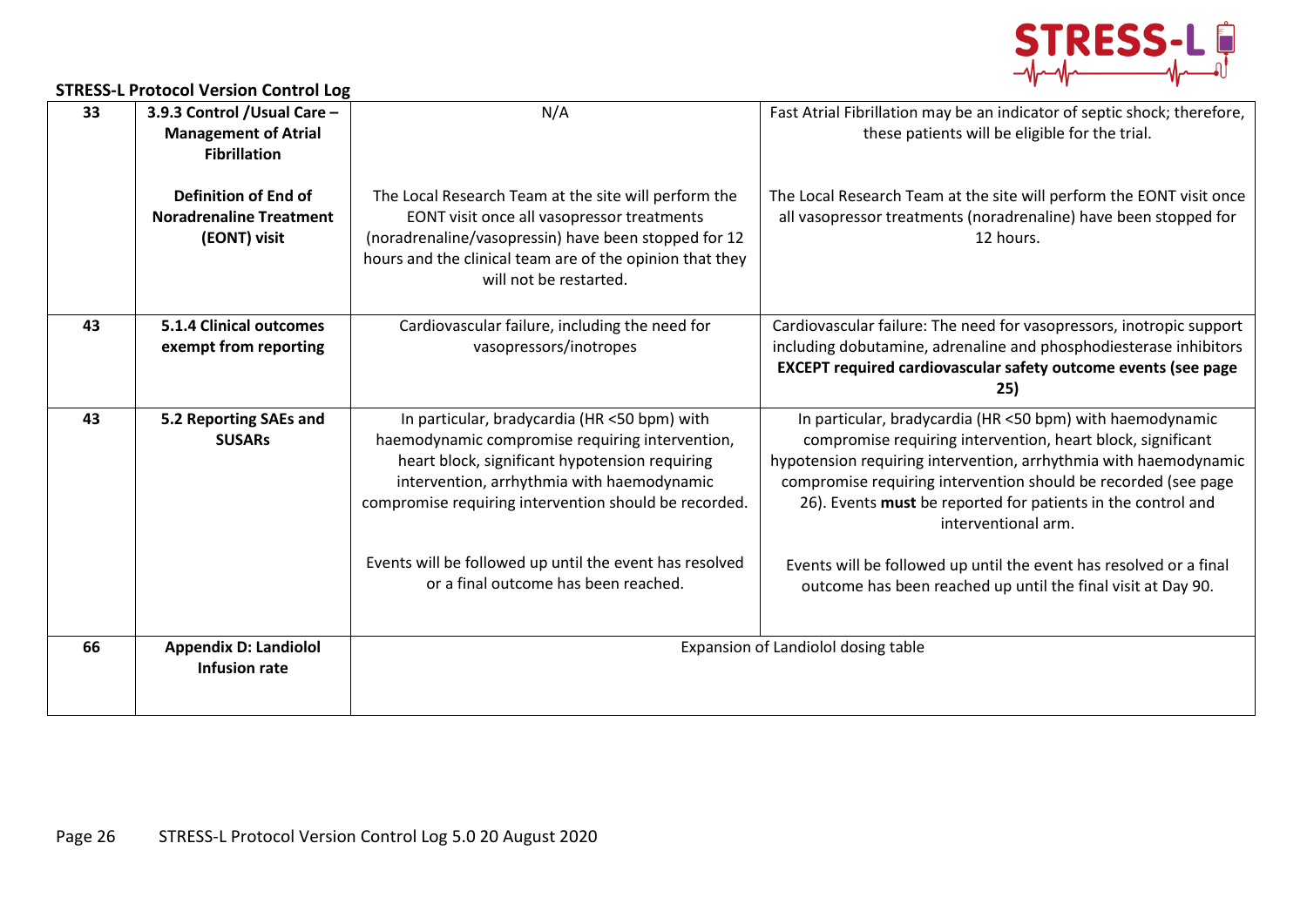

#### **Protocol Version 6.0 26 June 2020**

| Page(s)   | <b>Section</b>          | <b>Previous wording</b>                                                                                                                | <b>New Wording</b>                                                                                                            |
|-----------|-------------------------|----------------------------------------------------------------------------------------------------------------------------------------|-------------------------------------------------------------------------------------------------------------------------------|
| 25        | Safety                  | N/A                                                                                                                                    | To protect staff safety and reduce risk of viral transmission,                                                                |
|           |                         |                                                                                                                                        | blood samples should not be taken for suspected or confirmed                                                                  |
|           |                         |                                                                                                                                        | COVID-19 positive patients.                                                                                                   |
| $27 - 28$ | <b>Informed Consent</b> | N/A                                                                                                                                    | Patient consent                                                                                                               |
|           |                         |                                                                                                                                        | If the patient has capacity and has been provided with verbal                                                                 |
|           |                         |                                                                                                                                        | information about the trial but there are concerns with                                                                       |
|           |                         |                                                                                                                                        | regarding risk of infection transmission due to the COVID-19                                                                  |
|           |                         |                                                                                                                                        | pandemic, a witness will countersign the form alongside the                                                                   |
|           |                         |                                                                                                                                        | investigator obtaining consent.                                                                                               |
|           |                         | Personal Legal Representative Consent                                                                                                  | Personal Legal Representative Consent                                                                                         |
|           |                         | If the patient is unable to give consent, written                                                                                      | If the patient is unable to give consent, informed consent will                                                               |
|           |                         | informed consent will be sought from the patient's                                                                                     | be sought from the patient's 'Personal Legal Representative'                                                                  |
|           |                         | 'Personal Legal Representative' (PerLR) who may be                                                                                     | (PerLR) who may be a relative, partner or close friend.                                                                       |
|           |                         | a relative, partner or close friend. The PerLR will be                                                                                 | Significant limitations have been placed on the visitation of                                                                 |
|           |                         | informed about the trial by the Investigator or their                                                                                  | patients in hospital and therefore a personal legal                                                                           |
|           |                         | nominee and provided with a copy of the Covering                                                                                       | representative is unlikely to be available to sign the consent                                                                |
|           |                         | Statement for Personal Legal Representative with                                                                                       | form in person. The personal legal representative will be                                                                     |
|           |                         | an attached PerLR Information Sheet and asked to                                                                                       | contacted by telephone or videoconference facilities and                                                                      |
|           |                         | give an opinion as to whether the patient would                                                                                        | provided with information about the trial by the Investigator                                                                 |
|           |                         | object to taking part in such medical research. The                                                                                    | or their nominee. The PerLR will be asked to give an opinion as                                                               |
|           |                         | Investigator or their nominee will answer any                                                                                          | to whether the patient would object to taking part in such                                                                    |
|           |                         | questions that the PerLR has concerning study                                                                                          | medical research. The Investigator or their nominee will                                                                      |
|           |                         | participation. The PerLR will be given adequate                                                                                        | answer any questions that the PerLR has concerning study                                                                      |
|           |                         | time to consider the patient's wishes regarding                                                                                        | participation. The PerLR will be given adequate time to                                                                       |
|           |                         | participation in the study. If the PerLR decides that                                                                                  | consider the patient's wishes regarding participation in the                                                                  |
| Page 27   |                         | patient would have no objection to<br>the<br>STRESS-L Protocol Version <del>Santcel Anges in 20e UT US 20</del> Pwill be asked to sign | study. If the PerLR decides that the patient would have no<br>objection to participating in the trial, verbal consent will be |